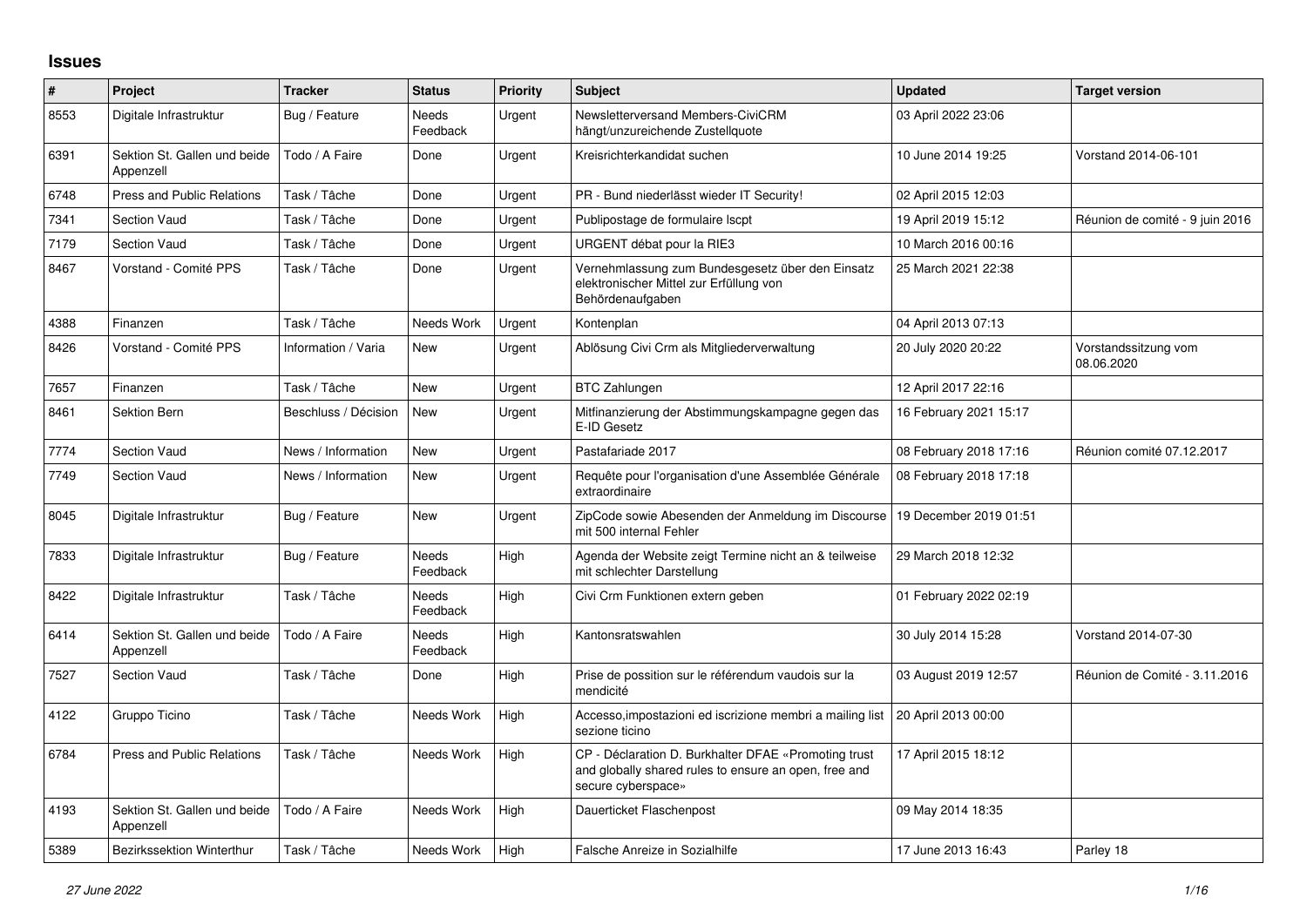| #    | Project                   | <b>Tracker</b>       | <b>Status</b> | <b>Priority</b> | <b>Subject</b>                                                                                                                       | <b>Updated</b>          | <b>Target version</b>       |
|------|---------------------------|----------------------|---------------|-----------------|--------------------------------------------------------------------------------------------------------------------------------------|-------------------------|-----------------------------|
| 8444 | Vorstand - Comité PPS     | Task / Tâche         | Needs Work    | High            | Fehlende Mitgliederbeiträge für die Sektion PPBB                                                                                     | 29 October 2020 16:58   |                             |
| 8204 | Section Vaud              | Task / Tâche         | Needs Work    | High            | Le questionnaire de l'ALLIANCE-ENVIRONNEMENT                                                                                         | 20 August 2019 14:53    | Réunion comité 2019-07-25   |
| 8203 | Section Vaud              | Task / Tâche         | Needs Work    | High            | Le questionnaire de la société vaudoise de médecine                                                                                  | 20 August 2019 14:52    | Réunion comité 2019-07-25   |
| 4138 | Gruppo Ticino             | Task / Tâche         | Needs Work    | High            | Mailing List problema messaggio conferma<br>sottoscrizione                                                                           | 20 April 2013 00:00     |                             |
| 3708 | Bezirkssektion Winterthur | Task / Tâche         | Needs Work    | High            | OpenSource Nachtrag und Vorbereitung                                                                                                 | 19 April 2013 00:00     | Parley 13                   |
| 7761 | Digitale Infrastruktur    | Bug / Feature        | Needs Work    | High            | OTRS überlebt Neustarts des Containers nicht                                                                                         | 19 December 2019 01:49  |                             |
| 5247 | Bezirkssektion Winterthur | Task / Tâche         | Needs Work    | High            | Schriftliche Anfrage zum Budget                                                                                                      | 22 May 2013 16:47       | Parley 16 (6.6.2013)        |
| 4386 | Finanzen                  | Task / Tâche         | Needs Work    | High            | Spenderlisten erstellen                                                                                                              | 01 May 2017 14:45       |                             |
| 5015 | Bezirkssektion Winterthur | Task / Tâche         | Needs Work    | High            | Visualisierung Budget und Rechnung                                                                                                   | 10 April 2013 16:10     | Parley 15 (2.5.2013)        |
| 8082 | Digitale Infrastruktur    | Task / Tâche         | New           | High            | Accès Discourse                                                                                                                      | 19 December 2019 01:50  |                             |
| 8254 | Section Vaud              | Task / Tâche         | <b>New</b>    | High            | Affichage sur les communes EF19                                                                                                      | 21 August 2019 14:51    | Réunion comité 2019-08-22   |
| 8452 | Vorstand - Comité PPS     | Beschluss / Décision | <b>New</b>    | High            | Beschlüsse E-ID Abstimmungskampf                                                                                                     | 26 November 2020 08:39  | Vorstandssitzung 2020 11 10 |
| 6389 | Sektion Bern              | Task / Tâche         | New           | High            | Datenschutz Problem BE Gemeinden                                                                                                     | 28 April 2014 22:11     |                             |
| 4730 | <b>Stadtsektion Bern</b>  | Information / Varia  | <b>New</b>    | High            | Dukumente hochladen                                                                                                                  | 03 March 2013 21:50     |                             |
| 8237 | <b>Section Vaud</b>       | Task / Tâche         | New           | High            | La campagne électorale du PPVD sur les réseaux<br>sociaux privés et libres                                                           | 12 September 2019 15:03 | Réunion comité 2019-09-05   |
| 8218 | Section Vaud              | Task / Tâche         | New           | High            | Lettre de remerciement à M. Burgerer pour son don                                                                                    | 20 August 2019 14:56    | Réunion comité 2019-09-05   |
| 8060 | Sektion Zürich            | Task / Tâche         | New           | High            | Mitglieder und andere potenzielle Kandidaten<br>durchtelefonieren                                                                    | 03 April 2019 15:17     | Vorstandsitzung 2019-1      |
| 7922 | <b>Section Vaud</b>       | Beschluss / Décision | New           | High            | Objet de votation 13.09.2018: Pour des denrées<br>alimentaires saines et produites dans des conditions<br>équitables et écologiques. | 04 July 2018 11:28      |                             |
| 7923 | <b>Section Vaud</b>       | Beschluss / Décision | <b>New</b>    | High            | Objet de votation 13.09.2018: Pour la souveraineté<br>alimentaire. L'agriculture nous concerne toutes et tous.                       | 28 November 2018 22:39  |                             |
| 6438 | <b>Sektion Bern</b>       | Task / Tâche         | New           | High            | Probleme bei elektronischer Zählung der Stimmzettel in<br>der Stadt Bern                                                             | 28 May 2014 10:18       |                             |
| 8220 | Section Vaud              | Task / Tâche         | New           | High            | Recherche d'un petit cadeau de remerciement                                                                                          | 20 August 2019 14:57    | Réunion comité 2019-09-05   |
| 8219 | Section Vaud              | Task / Tâche         | <b>New</b>    | High            | Rédaction de la lettre                                                                                                               | 20 August 2019 14:56    | Réunion comité 2019-08-22   |
| 5702 | Stadtsektion Zürich       | Task / Tâche         | New           | High            | Standaktionen koordinieren                                                                                                           | 03 October 2013 20:56   | Sitzung 03.10.2013          |
| 7490 | Section Vaud              | News / Information   | New           | High            | <b>TEST</b>                                                                                                                          | 22 September 2016 21:22 |                             |
| 8552 | Digitale Infrastruktur    | Bug / Feature        | New           | High            | Überprüfung Newsletterformular DE An/Abmeldung                                                                                       | 24 March 2022 11:32     |                             |
| 8511 | Verwaltung                | News / Information   | New           | High            | Übersetzungen für PV 2021.2                                                                                                          | 14 October 2021 16:33   |                             |
| 8554 | AG Vernehmlassungen       | Task / Tâche         | New           | High            | Vernehmlassung Teilrevision der GwV-FINMA                                                                                            | 04 April 2022 19:11     |                             |
| 7921 | Section Vaud              | Beschluss / Décision | New           | High            | Votation 13.09.2018: Pour la promotion des voies<br>cyclables et des chemins et sentiers pédestres.                                  | 04 July 2018 11:30      |                             |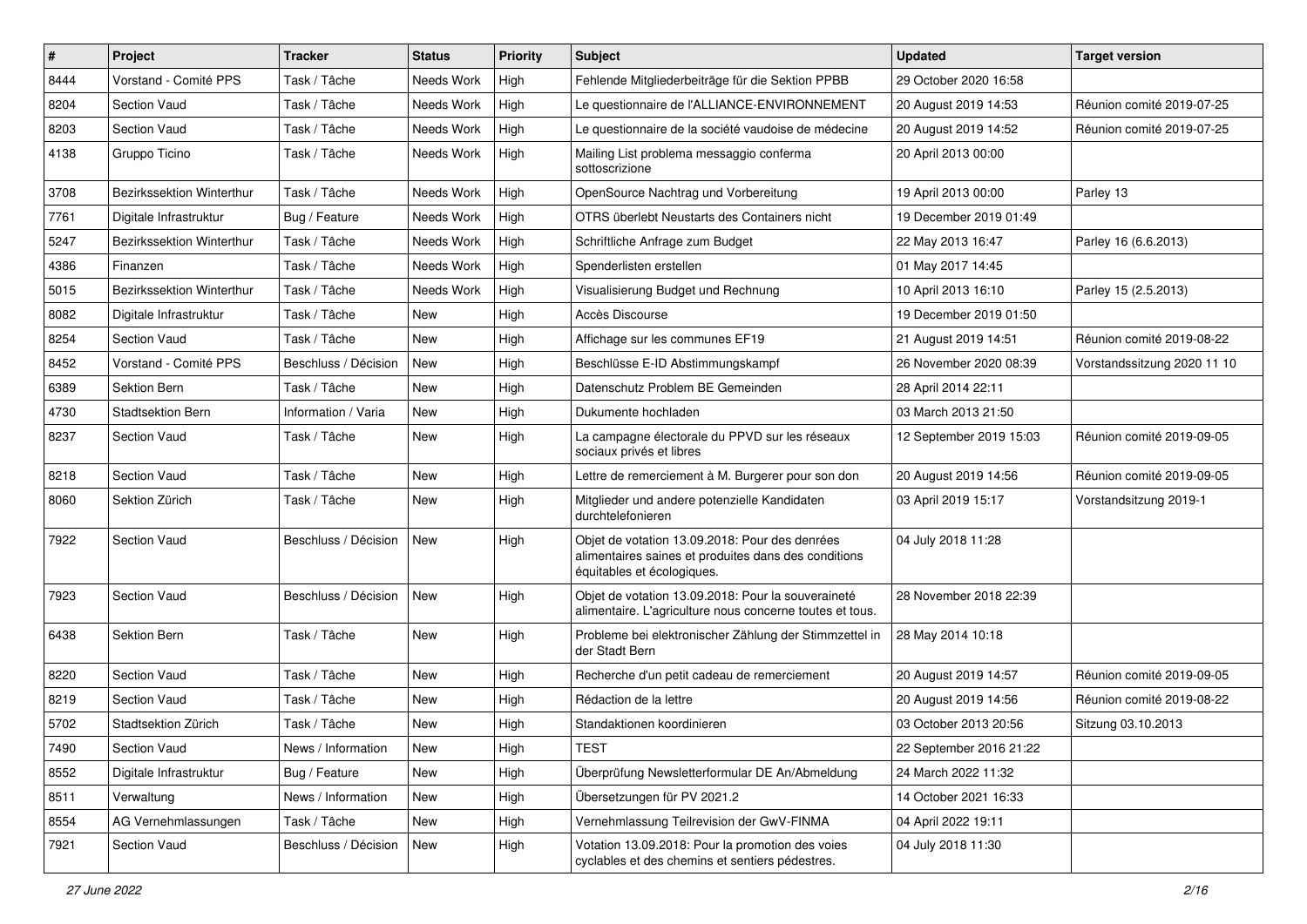| $\pmb{\#}$ | Project                    | <b>Tracker</b>              | <b>Status</b>        | <b>Priority</b> | <b>Subject</b>                                                                                                                                  | <b>Updated</b>      | <b>Target version</b> |
|------------|----------------------------|-----------------------------|----------------------|-----------------|-------------------------------------------------------------------------------------------------------------------------------------------------|---------------------|-----------------------|
| 6171       | <b>Pirate Party Policy</b> | Todo / A Faire              | Offen /<br>Incertain | Normal          | Consultation domaine internet                                                                                                                   | 04 March 2014 11:13 |                       |
| 6175       | <b>Pirate Party Policy</b> | Todo / A Faire              | Offen /<br>Incertain | Normal          | Consultation domaine internet - press release<br>development                                                                                    | 04 March 2014 11:15 |                       |
| 6173       | <b>Pirate Party Policy</b> | Todo / A Faire              | Offen /<br>Incertain | Normal          | Consultation internet domain - call for contribution                                                                                            | 04 March 2014 11:07 |                       |
| 6177       | <b>Pirate Party Policy</b> | Task / Tâche                | Offen /<br>Incertain | Normal          | Consultation process review                                                                                                                     | 08 April 2015 09:26 |                       |
| 6174       | <b>Pirate Party Policy</b> | Todo / A Faire              | Offen /<br>Incertain | Normal          | Development of the PPS report on the consultation                                                                                               | 04 March 2014 11:10 |                       |
| 6168       | <b>Pirate Party Policy</b> | Motion for ballot<br>voting | Offen /<br>Incertain | Normal          | Prises de positions pour les votations populaires du 28<br>septembre 2014 - Parolenfassung treffend die<br>Volksabsgimmung der 28. september    | 04 March 2014 10:35 |                       |
| 6170       | <b>Pirate Party Policy</b> | Motion for ballot<br>voting | Offen /<br>Incertain | Normal          | Prises de positions pour les votations populaires du 3<br>mars 2015 - Parolenfassung treffend die<br>Volksabsgimmung der 3. märz 2015           | 04 March 2014 10:38 |                       |
| 6169       | <b>Pirate Party Policy</b> | Motion for ballot<br>voting | Offen /<br>Incertain | Normal          | Prises de positions pour les votations populaires du 30<br>novembre 2014 - Parolenfassung treffend die<br>Volksabsgimmung der 30. november 2014 | 04 March 2014 10:37 |                       |
| 6172       | <b>Pirate Party Policy</b> | Todo / A Faire              | Offen /<br>Incertain | Normal          | Reading material review                                                                                                                         | 04 March 2014 11:00 |                       |
| 6178       | <b>Pirate Party Policy</b> | Information / Varia         | Offen /<br>Incertain | Normal          | review april 2014                                                                                                                               | 04 March 2014 11:33 |                       |
| 6182       | <b>Pirate Party Policy</b> | Task / Tâche                | Offen /<br>Incertain | Normal          | review august 2014                                                                                                                              | 08 April 2015 09:26 |                       |
| 6197       | <b>Pirate Party Policy</b> | Task / Tâche                | Offen /<br>Incertain | Normal          | Review currently running iniatives                                                                                                              | 04 March 2014 12:38 |                       |
| 6186       | <b>Pirate Party Policy</b> | Task / Tâche                | Offen /<br>Incertain | Normal          | review decembre 2014                                                                                                                            | 08 April 2015 09:26 |                       |
| 6181       | <b>Pirate Party Policy</b> | Task / Tâche                | Offen /<br>Incertain | Normal          | review july 2014                                                                                                                                | 08 April 2015 09:26 |                       |
| 6180       | <b>Pirate Party Policy</b> | Task / Tâche                | Offen /<br>Incertain | Normal          | review june 2014                                                                                                                                | 08 April 2015 09:26 |                       |
| 6179       | <b>Pirate Party Policy</b> | Task / Tâche                | Offen /<br>Incertain | Normal          | review may 2014                                                                                                                                 | 08 April 2015 09:26 |                       |
| 6185       | <b>Pirate Party Policy</b> | Task / Tâche                | Offen /<br>Incertain | Normal          | review novembre 2014                                                                                                                            | 08 April 2015 09:26 |                       |
| 6184       | <b>Pirate Party Policy</b> | Task / Tâche                | Offen /<br>Incertain | Normal          | review octobre 2014                                                                                                                             | 08 April 2015 09:26 |                       |
| 6183       | Pirate Party Policy        | Task / Tâche                | Offen /<br>Incertain | Normal          | review septembre 2014                                                                                                                           | 08 April 2015 09:26 |                       |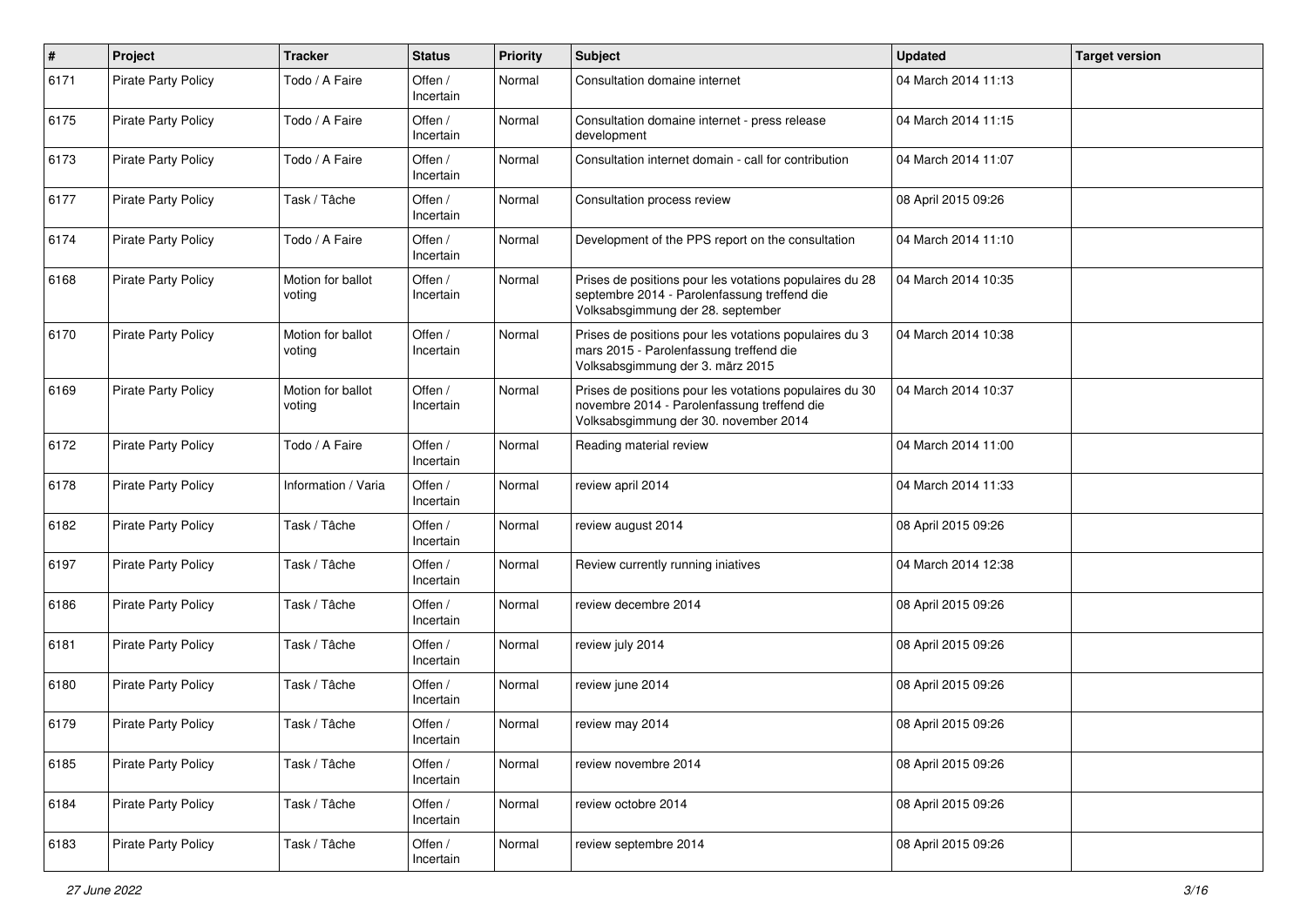| $\pmb{\#}$ | Project                                   | <b>Tracker</b>      | <b>Status</b>     | <b>Priority</b> | <b>Subject</b>                                                                                                            | <b>Updated</b>         | <b>Target version</b>                                         |
|------------|-------------------------------------------|---------------------|-------------------|-----------------|---------------------------------------------------------------------------------------------------------------------------|------------------------|---------------------------------------------------------------|
| 6520       | Sektion Wallis / section<br>valaisan      | Information / Varia | Tabled            | Normal          | Assemblée constituante                                                                                                    | 23 July 2015 16:03     |                                                               |
| 8544       | Piratenversammlung /<br>Assemblée Pirate  | Motion              | Tabled            | Normal          | Bereinigung Differenzen Statuten und<br>Versammlungsreglement                                                             | 19 March 2022 21:22    | PV 2022.2                                                     |
| 8387       | Digitale Infrastruktur                    | Motion              | Tabled            | Normal          | Konzept E-Mail Adressen                                                                                                   | 16 February 2020 16:33 |                                                               |
| 8072       | Sektion Zürich                            | Information / Varia | Tabled            | Normal          | Listenverbindung PPZH Nationalratswahlen 2019                                                                             | 28 May 2019 21:31      | Vorstandsitzung 2019-1                                        |
| 5873       | Sektion Wallis / section<br>valaisan      | Task / Tâche        | Tabled            | Normal          | Pi-Vote Zertifikate                                                                                                       | 20 August 2017 08:31   | GV2017                                                        |
| 6457       | Sektion St. Gallen und beide<br>Appenzell | Information / Varia | Tabled            | Normal          | Piratengrillen                                                                                                            | 30 July 2014 16:21     |                                                               |
| 7160       | <b>Section Vaud</b>                       | Information / Varia | Tabled            | Normal          | Retour sur la réunion e débriefing de la RTS -<br>Campagne EF2016                                                         | 03 August 2019 09:47   | Réunion de comité - 28 avril<br>2016                          |
| 6021       | Sektion Wallis / section<br>valaisan      | Task / Tâche        | Needs<br>Feedback | Normal          | Amtsblatt Wallis: Öffentlich und Gratis                                                                                   | 20 August 2017 08:34   | Existierende/Funktionierende<br>Datenschutz- und GIDA Behörde |
| 5400       | Sektion Wallis / section<br>valaisan      | Task / Tâche        | Needs<br>Feedback | Normal          | Dienststelle für Datenschutz und Öffentlichkeitsprinzip                                                                   | 20 April 2017 17:36    |                                                               |
| 5430       | Sektion Wallis / section<br>valaisan      | Task / Tâche        | Needs<br>Feedback | Normal          | Einrichtung interne Mailingliste                                                                                          | 20 August 2017 08:31   | GV2017                                                        |
| 8108       | Digitale Infrastruktur                    | Task / Tâche        | Needs<br>Feedback | Normal          | Hinterlegung Druckvorlagen                                                                                                | 10 February 2022 16:00 |                                                               |
| 4064       | <b>Bezirkssektion Winterthur</b>          | Task / Tâche        | Needs<br>Feedback | Normal          | Liquid Feedback für die Stadt Winterthur                                                                                  | 07 April 2013 15:34    | Parley 15 (2.5.2013)                                          |
| 7868       | Digitale Infrastruktur                    | Task / Tâche        | Needs<br>Feedback | Normal          | Mailverteiler für die PPS Ticino erstellen                                                                                | 19 December 2019 01:40 |                                                               |
| 6402       | Sektion St. Gallen und beide<br>Appenzell | Todo / A Faire      | Needs<br>Feedback | Normal          | Rechte organisieren                                                                                                       | 30 July 2014 19:23     |                                                               |
| 6311       | Sektion Wallis / section<br>valaisan      | Task / Tâche        | Needs<br>Feedback | Normal          | Videoüberachung Brig: Umstellung der Webseite                                                                             | 20 August 2017 08:55   | Existierende/Funktionierende<br>Datenschutz- und GIDA Behörde |
| 4067       | Sektion Wallis / section<br>valaisan      | Task / Tâche        | Needs<br>Feedback | Normal          | Wildtierkameras im Wallis                                                                                                 | 20 August 2017 08:33   | Existierende/Funktionierende<br>Datenschutz- und GIDA Behörde |
| 8489       | Digitale Infrastruktur                    | Bug / Feature       | Needs<br>Feedback | Normal          | Zahlungs API                                                                                                              | 10 February 2022 16:50 |                                                               |
| 7089       | Sektion Wallis / section<br>valaisan      | Task / Tâche        | Done              | Normal          | Anfragen an Standesämtern                                                                                                 | 02 March 2016 09:56    |                                                               |
| 7140       | Section Vaud                              | Task / Tâche        | Done              | Normal          | Approbation et signature du PV de l'AG par les membres 08 September 2019 06:41<br>du comité ainsi que les statuts du PPVD |                        | Réunion de comité - 31 mars<br>2016                           |
| 7462       | Section Vaud                              | Task / Tâche        | Done              | Normal          | Camnpagne Référendum LRens                                                                                                | 16 May 2019 16:35      | Réunion de Comité - 25.08.2016                                |
| 7463       | Section Vaud                              | Task / Tâche        | Done              | Normal          | Conférence-débats 2e partie 2016                                                                                          | 19 April 2019 15:11    | Réunion de Comité - 6.10.2016                                 |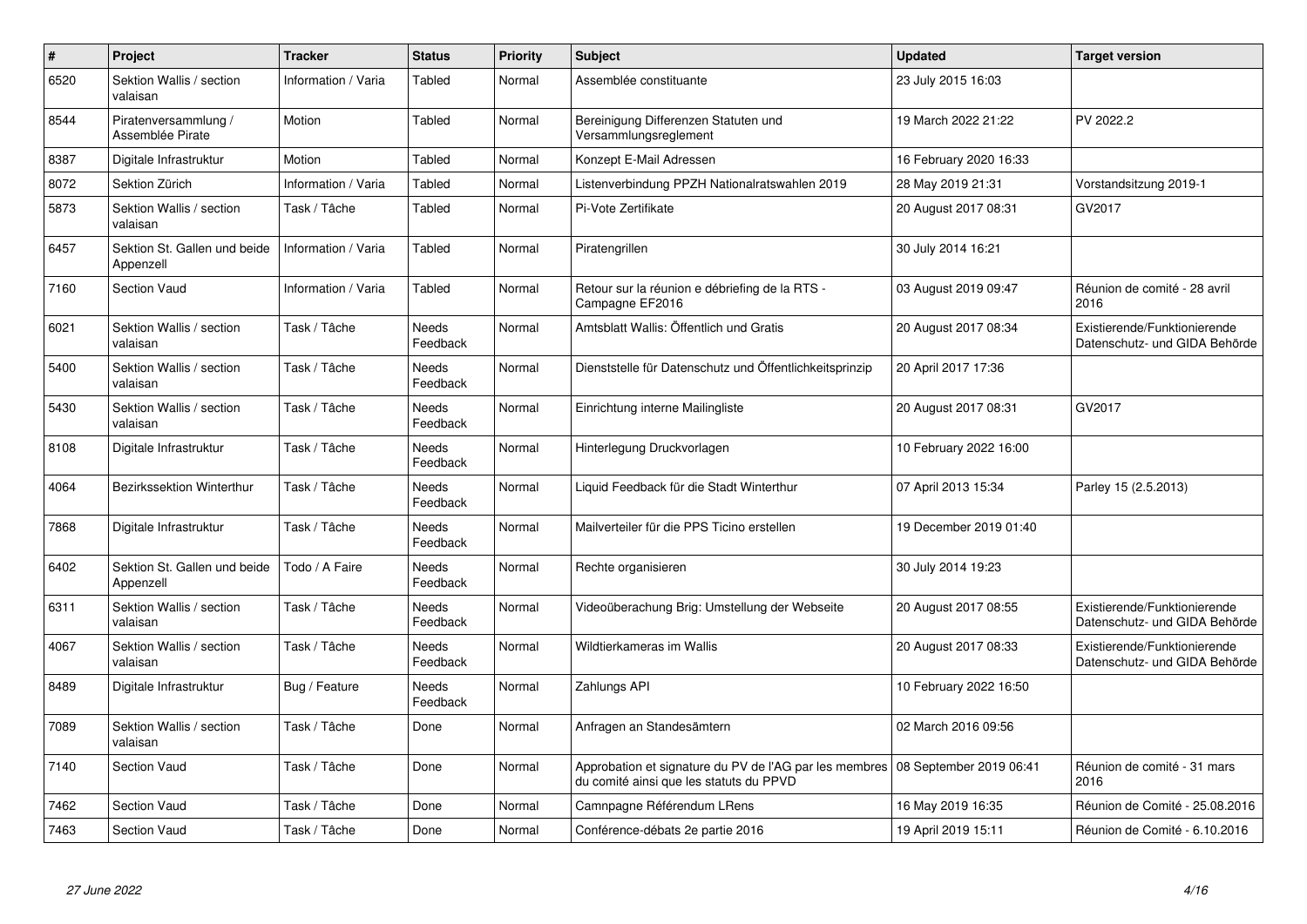| $\pmb{\#}$ | Project                                   | <b>Tracker</b> | <b>Status</b> | <b>Priority</b> | <b>Subject</b>                                                                                                                                                                                                                                   | <b>Updated</b>          | <b>Target version</b>               |
|------------|-------------------------------------------|----------------|---------------|-----------------|--------------------------------------------------------------------------------------------------------------------------------------------------------------------------------------------------------------------------------------------------|-------------------------|-------------------------------------|
| 6206       | <b>Pirate Party Policy</b>                | Task / Tâche   | Done          | Normal          | Consultation "Modification loi fédérale sur les systèmes<br>d'information de la Confédération dans le domaine du<br>sport (LSIS)" - Vernehmlassung "Änderung<br>Bundesgesetz über die Informationssysteme des<br>Bundes im Bereich Sport (IBSG)" | 08 April 2015 09:26     |                                     |
| 6726       | <b>Pirate Party Policy</b>                | Task / Tâche   | Done          | Normal          | Consultation FINMA - LBA / GvW                                                                                                                                                                                                                   | 08 April 2015 09:18     |                                     |
| 7470       | <b>Section Vaud</b>                       | Task / Tâche   | Done          | Normal          | Creation des stands                                                                                                                                                                                                                              | 13 June 2019 15:55      |                                     |
| 6222       | <b>Pirate Party Policy</b>                | Task / Tâche   | Done          | Normal          | Développement argumentaires votations populaire 18<br>mai - Entwicklung Argumentationshilfe Themen<br>Volksabstimmung 18. Mai                                                                                                                    | 27 November 2019 21:23  |                                     |
| 7468       | <b>Section Vaud</b>                       | Task / Tâche   | Done          | Normal          | Elections communales 2016 et EF 2015 - finances<br>factures ouvertes - point de sitation                                                                                                                                                         | 19 April 2019 15:10     | Réunion de Comité - 25.08.2016      |
| 8033       | <b>Section Vaud</b>                       | Task / Tâche   | Done          | Normal          | Faire liste du matériel de campagne                                                                                                                                                                                                              | 03 August 2019 20:59    | Réunion comité 2019-02-21           |
| 5291       | Stadtsektion Zürich                       | Task / Tâche   | Done          | Normal          | Festlegen von Terminen für die PV                                                                                                                                                                                                                | 03 October 2013 20:15   | Stammtisch 27.05.2013               |
| 7467       | <b>Section Vaud</b>                       | Task / Tâche   | Done          | Normal          | Formation média                                                                                                                                                                                                                                  | 13 June 2019 15:54      | Réunion de Comité - 25.08.2016      |
| 7987       | Vorstand - Comité PPS                     | Task / Tâche   | Done          | Normal          | Kommunikationskonzept                                                                                                                                                                                                                            | 03 February 2020 19:12  | Vorstandssitzung 2019 05 27         |
| 6406       | Sektion St. Gallen und beide<br>Appenzell | Todo / A Faire | Done          | Normal          | Kontaktdaten etc an Vorstand CH senden                                                                                                                                                                                                           | 10 June 2014 19:26      | Vorstand 2014-06-101                |
| 5637       | <b>Pirate Party Policy</b>                | Task / Tâche   | Done          | Normal          | Korrektur der Uebersetzung der Identite                                                                                                                                                                                                          | 22 March 2014 17:28     |                                     |
| 3033       | Sektion St. Gallen und beide<br>Appenzell | Task / Tâche   | Done          | Normal          | Liquid Feedback                                                                                                                                                                                                                                  | 10 June 2014 20:10      |                                     |
| 5022       | Sektion St. Gallen und beide<br>Appenzell | Todo / A Faire | Done          | Normal          | Mandatsabgabe                                                                                                                                                                                                                                    | 10 June 2014 19:49      |                                     |
| 5640       | Sektion St. Gallen und beide<br>Appenzell | Todo / A Faire | Done          | Normal          | Mehr Kommunikationssicherheit                                                                                                                                                                                                                    | 10 June 2014 13:53      |                                     |
| 8351       | Vorstand - Comité PPS                     | Task / Tâche   | Done          | Normal          | Newsletter                                                                                                                                                                                                                                       | 25 May 2020 19:24       | Vorstandssitzung 2019 11 25         |
| 7236       | <b>Section Vaud</b>                       | Task / Tâche   | Done          | Normal          | Organisation de la campagne référendaire LSCPT                                                                                                                                                                                                   | 07 May 2018 12:58       | Réunion de comité - 31 mars<br>2016 |
| 4893       | Sektion Wallis / section<br>valaisan      | Task / Tâche   | Done          | Normal          | Pflichtenheft Vorstand (2)                                                                                                                                                                                                                       | 13 December 2014 10:14  |                                     |
| 8120       | <b>Section Vaud</b>                       | Task / Tâche   | Done          | Normal          | Préparation de notre voyage à Olten le 23 juin 2019                                                                                                                                                                                              | 03 August 2019 20:59    | Réunion comité 2019-06-13           |
| 6676       | Section Genève                            | Task / Tâche   | Done          | Normal          | Préparation éléction national                                                                                                                                                                                                                    | 27 June 2016 09:53      | Prochain Comité                     |
| 7466       | <b>Section Vaud</b>                       | Task / Tâche   | Done          | Normal          | Préparation Elections cantonales - désignation de<br>candidats - alliance - etc                                                                                                                                                                  | 13 June 2019 15:54      | Réunion de Comité - 25.08.2016      |
| 6677       | Section Genève                            | Task / Tâche   | Done          | Normal          | Préparation prochaine AG                                                                                                                                                                                                                         | 19 October 2015 17:06   | Prochain Comité                     |
| 4941       | <b>Pirate Party Policy</b>                | Task / Tâche   | Done          | Normal          | prostitution                                                                                                                                                                                                                                     | 30 September 2013 19:23 |                                     |
| 6727       | <b>Pirate Party Policy</b>                | Task / Tâche   | Done          | Normal          | Rédaction de la réponse de la consultation                                                                                                                                                                                                       | 08 April 2015 09:17     |                                     |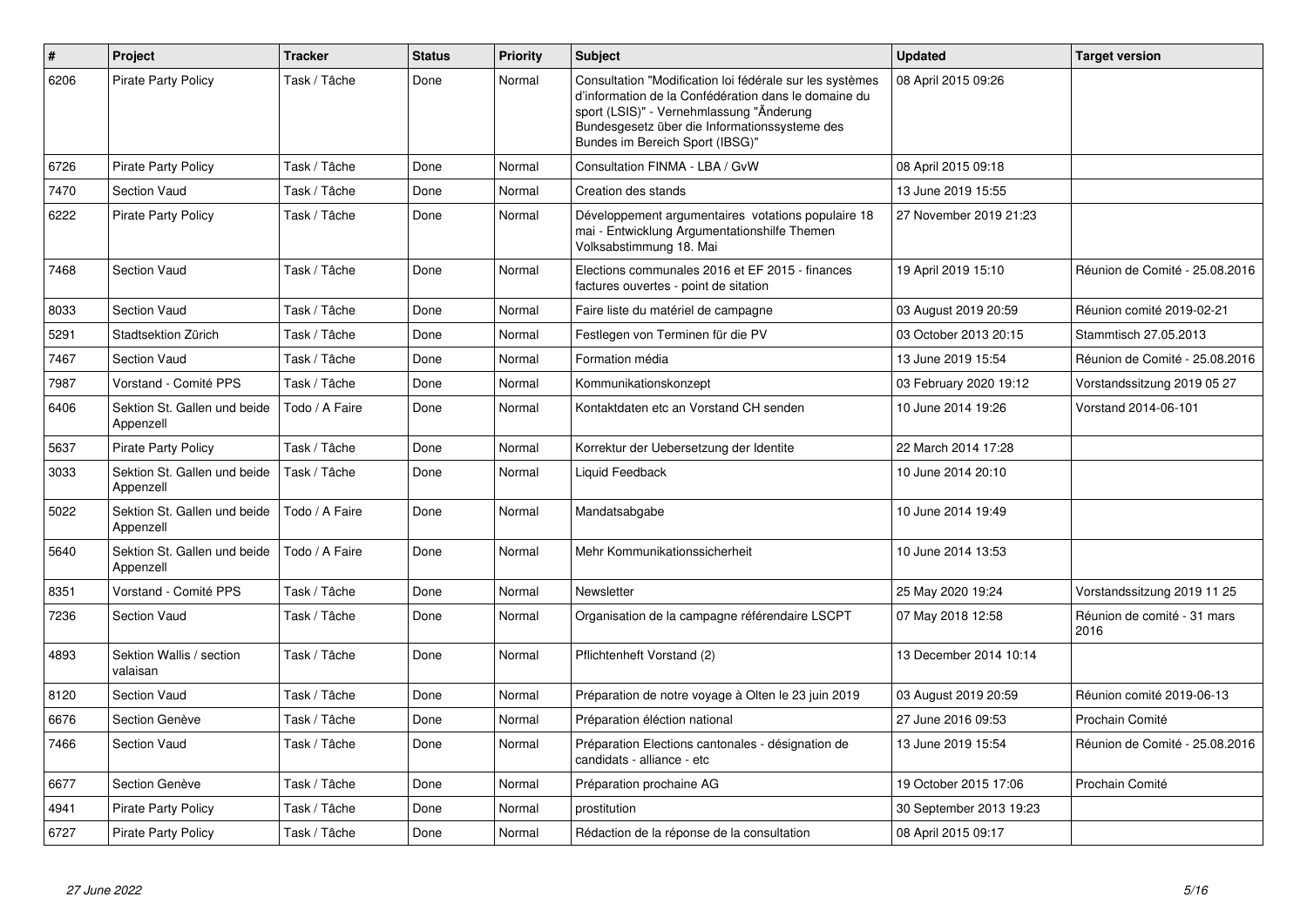| $\pmb{\#}$ | Project                                   | <b>Tracker</b> | <b>Status</b> | <b>Priority</b> | Subject                                                                                                                                                                   | <b>Updated</b>         | <b>Target version</b>                |
|------------|-------------------------------------------|----------------|---------------|-----------------|---------------------------------------------------------------------------------------------------------------------------------------------------------------------------|------------------------|--------------------------------------|
| 7270       | Section Vaud                              | Task / Tâche   | Done          | Normal          | Rédaction et diffusion de la newsletter du PPVD pour le<br>mois d'avril                                                                                                   | 20 April 2016 09:19    | Réunion de comité - 28 avril<br>2016 |
| 7195       | Section Vaud                              | Task / Tâche   | Done          | Normal          | Révision de statuts du PPVD                                                                                                                                               | 03 August 2019 09:48   | Réunion de comité - 28 avril<br>2016 |
| 7262       | <b>Section Vaud</b>                       | Task / Tâche   | Done          | Normal          | Révision du programme du PPVD                                                                                                                                             | 07 May 2018 13:02      | Réunion de comité - 14 avril<br>2016 |
| 6787       | Pirate Party Policy                       | Task / Tâche   | Done          | Normal          | Révision totale de la loi fédérale sur l'analyse génétique<br>humaine (LAGH) - Totalrevision des Bundesgesetzes<br>über genetische Untersuchungen beim Menschen<br>(GUMG) | 27 May 2015 06:55      |                                      |
| 7976       | Section Vaud                              | Task / Tâche   | Done          | Normal          | Sondage Politiciennes.ch                                                                                                                                                  | 01 November 2018 20:43 | Séance de comité 18-44               |
| 4729       | Sektion St. Gallen und beide<br>Appenzell | Task / Tâche   | Done          | Normal          | SSH key für LQFB server                                                                                                                                                   | 10 June 2014 19:50     |                                      |
| 5275       | Sektion Wallis / section<br>valaisan      | Task / Tâche   | Done          | Normal          | Stellungnahme zum Schulgesetz                                                                                                                                             | 20 August 2017 08:57   |                                      |
| 7269       | Section Vaud                              | Task / Tâche   | Done          | Normal          | Travaux sur la vision pirate du développement<br>communal                                                                                                                 | 07 May 2018 13:02      | Réunion de comité - 28 avril<br>2016 |
| 7264       | Section Vaud                              | Task / Tâche   | Done          | Normal          | Tri des propositions par collectivité impactée                                                                                                                            | 15 April 2016 15:30    | Réunion de comité - 14 avril<br>2016 |
| 4339       | Sektion St. Gallen und beide<br>Appenzell | Todo / A Faire | Done          | Normal          | Überarbeitung der Statuten                                                                                                                                                | 09 May 2014 18:35      |                                      |
| 8545       | Digitale Infrastruktur                    | Bug / Feature  | Done          | Normal          | Überprüfung Funktionalität Mitglieder-Kontaktformular<br><b>FR</b>                                                                                                        | 03 April 2022 23:04    |                                      |
| 3314       | Sektion St. Gallen und beide<br>Appenzell | Todo / A Faire | Done          | Normal          | Veranstaltung für Neumitglieder                                                                                                                                           | 10 June 2014 20:02     |                                      |
| 8518       | AG Vernehmlassungen                       | Task / Tâche   | Done          | Normal          | Vernehmlassung 2021/96 Teilrevisionen vier<br>Ausführungserlasse des BÜPF (VÜPF, GebV-ÜPF,<br>VD-ÜPF, VVS-ÜPF)                                                            | 21 May 2022 15:03      |                                      |
| 6390       | <b>Pirate Party Policy</b>                | Task / Tâche   | Done          | Normal          | Vernehmlassung: Geldspielgesetz / Consultation : Loi<br>sur les jeux d'argent                                                                                             | 08 April 2015 09:18    |                                      |
| 3948       | Bezirkssektion Winterthur                 | Task / Tâche   | Needs Work    | Normal          | AG Schule und Bildung                                                                                                                                                     | 31 July 2013 21:00     | Parley 11                            |
| 3077       | Sektion St. Gallen und beide<br>Appenzell | Todo / A Faire | Needs Work    | Normal          | Allgemeiner Flyer - Piraten SG AR AI                                                                                                                                      | 07 May 2014 15:12      |                                      |
| 5043       | Sektion beider Basel                      | Task / Tâche   | Needs Work    | Normal          | Aufgaben Stadtentwicklungspositionspapier                                                                                                                                 | 12 February 2015 19:22 |                                      |
| 8502       | Piratenversammlung /<br>Assemblée Pirate  | Task / Tâche   | Needs Work    | Normal          | Bereinigung Differenzen Statuten und<br>Versammlungsreglement                                                                                                             | 16 February 2022 23:13 |                                      |
| 3707       | Bezirkssektion Winterthur                 | Task / Tâche   | Needs Work    | Normal          | Beschneidungspraxis in Winterthur                                                                                                                                         | 21 April 2013 00:00    | Parley 11                            |
| 6688       | Section Genève                            | Task / Tâche   | Needs Work    | Normal          | Comptabilité - Recherche Fiduciaire                                                                                                                                       | 25 March 2015 17:00    | Prochain Comité                      |
| 4290       | Sektion St. Gallen und beide<br>Appenzell | Todo / A Faire | Needs Work    | Normal          | Dauerticket Strategie/Ziele                                                                                                                                               | 10 June 2014 19:55     | Vorstand next                        |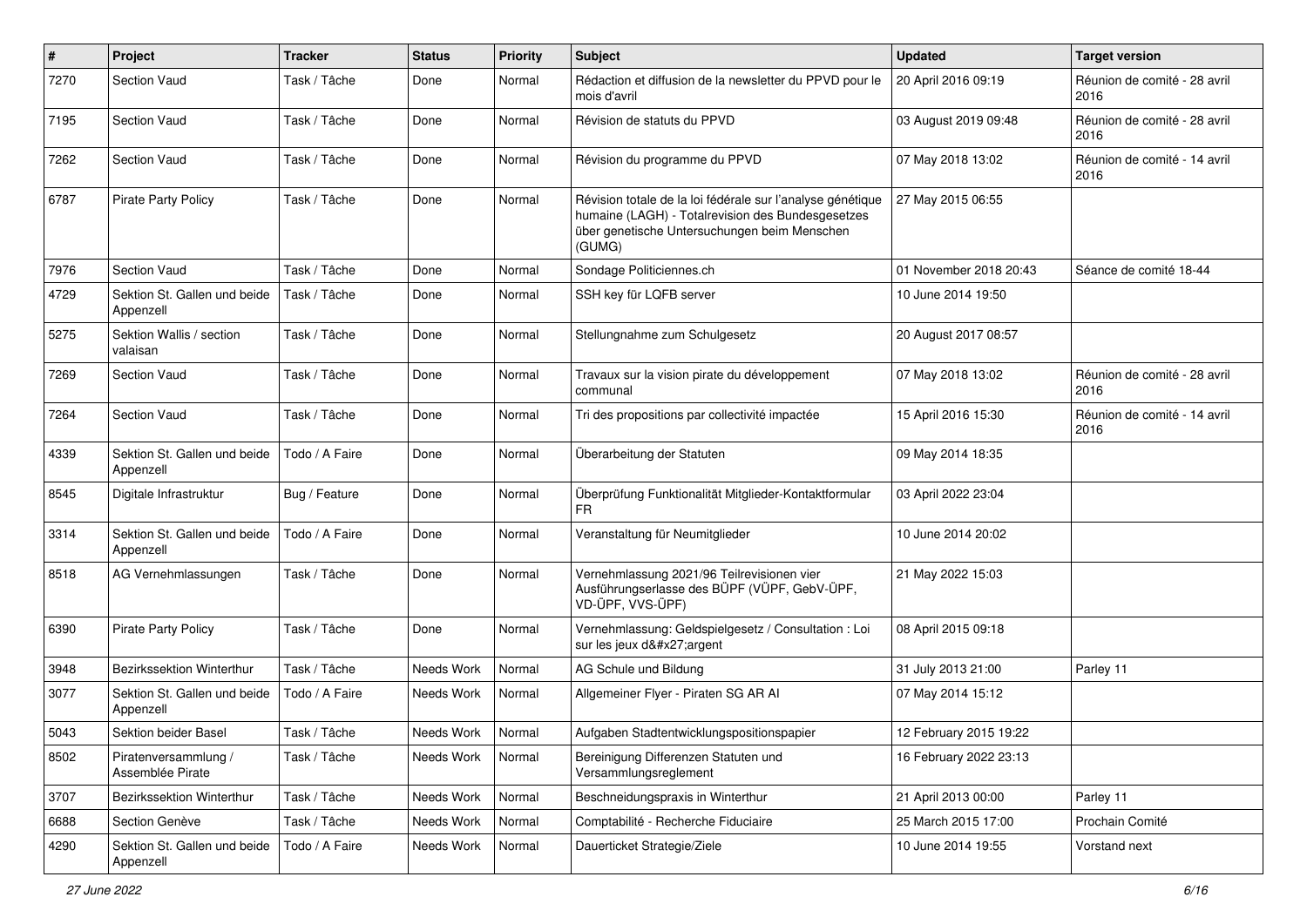| $\pmb{\#}$ | Project                                   | <b>Tracker</b> | <b>Status</b> | <b>Priority</b> | <b>Subject</b>                                                             | <b>Updated</b>         | <b>Target version</b> |
|------------|-------------------------------------------|----------------|---------------|-----------------|----------------------------------------------------------------------------|------------------------|-----------------------|
| 4529       | Sektion St. Gallen und beide<br>Appenzell | Todo / A Faire | Needs Work    | Normal          | Dauerticket: Wahlen- / Abstimmungsparolen                                  | 09 May 2014 18:35      |                       |
| 6645       | Section Genève                            | Task / Tâche   | Needs Work    | Normal          | Dossier médical en ligne                                                   | 25 March 2015 17:03    | Prochain Comité       |
| 3864       | Bezirkssektion Winterthur                 | Task / Tâche   | Needs Work    | Normal          | E-Book Bibliothek DRM                                                      | 06 March 2013 18:18    | Parley 13             |
| 3911       | <b>Bezirkssektion Winterthur</b>          | Task / Tâche   | Needs Work    | Normal          | Elektronisches Büro in der Stadtverwaltung                                 | 21 April 2013 00:00    | Parley 11             |
| 8378       | Digitale Infrastruktur                    | Task / Tâche   | Needs Work    | Normal          | Erstelllung subdomain für neue Sektion<br>Thurgau/Schauffhausen + SG/AR/Ai | 19 December 2019 00:53 |                       |
| 4746       | Bezirkssektion Winterthur                 | Task / Tâche   | Needs Work    | Normal          | Förderung des Innovativen Motorisierten<br>Individualverkehrs (IMIV)       | 21 April 2013 00:00    | Parley 13             |
| 7002       | Sektion beider Basel                      | Task / Tâche   | Needs Work    | Normal          | Für ein lebendiges Basel                                                   | 02 October 2020 00:23  |                       |
| 2531       | Pirate Party Policy                       | Task / Tâche   | Needs Work    | Normal          | Gleichstellung                                                             | 20 February 2013 16:39 |                       |
| 4057       | <b>Bezirkssektion Winterthur</b>          | Task / Tâche   | Needs Work    | Normal          | Informatikprojekte prüfen                                                  | 21 April 2013 00:00    | Parley 11             |
| 8529       | Digitale Infrastruktur                    | Bug / Feature  | Needs Work    | Normal          | <b>Installation Mailtrain</b>                                              | 14 December 2021 15:58 |                       |
| 3146       | Sektion St. Gallen und beide<br>Appenzell | Todo / A Faire | Needs Work    | Normal          | Jugendparlament - Workshop Vorschläge                                      | 07 May 2014 20:22      |                       |
| 6276       | Sektion St. Gallen und beide<br>Appenzell | Todo / A Faire | Needs Work    | Normal          | Konsequenzen aus Beschlüssen der nationalen PV                             | 30 July 2014 15:33     |                       |
| 5699       | Sektion St. Gallen und beide<br>Appenzell | Todo / A Faire | Needs Work    | Normal          | Krypto-Party                                                               | 30 July 2014 15:32     | Vorstand 2014-07-30   |
| 8430       | Sektion beider Basel                      | Task / Tâche   | Needs Work    | Normal          | Lagerort und Materialbestand der PPBB                                      | 02 October 2020 00:08  |                       |
| 3568       | <b>Bezirkssektion Winterthur</b>          | Task / Tâche   | Needs Work    | Normal          | Messung der Schulqualität                                                  | 07 April 2013 15:45    |                       |
| 8058       | Sektion Zürich                            | Task / Tâche   | Needs Work    | Normal          | Neue Statuten auf Website publizieren                                      | 02 April 2019 14:38    |                       |
| 3706       | <b>Bezirkssektion Winterthur</b>          | Task / Tâche   | Needs Work    | Normal          | Notschlafstellen bei der Heilsarmee                                        | 21 April 2013 00:00    | Parley 11             |
| 5517       | Bezirkssektion Winterthur                 | Task / Tâche   | Needs Work    | Normal          | O-Ton                                                                      | 13 July 2013 17:39     |                       |
| 3567       | <b>Bezirkssektion Winterthur</b>          | Task / Tâche   | Needs Work    | Normal          | Open Data                                                                  | 26 February 2013 08:12 | Parley 11             |
| 5870       | Sektion Wallis / section<br>valaisan      | Task / Tâche   | Needs Work    | Normal          | Opendata.admin.ch                                                          | 20 August 2017 08:31   | GV2017                |
| 4507       | Bezirkssektion Winterthur                 | Task / Tâche   | Needs Work    | Normal          | OpenData: Wem gehört das Datenmaterial                                     | 02 May 2013 22:34      |                       |
| 4639       | Sektion Wallis / section<br>valaisan      | Task / Tâche   | Needs Work    | Normal          | pi-Vote Sektionsabstimmungen                                               | 07 July 2014 20:30     |                       |
| 4644       | Sektion St. Gallen und beide<br>Appenzell | Todo / A Faire | Needs Work    | Normal          | PiratenSG App entwickeln                                                   | 21 October 2013 14:49  |                       |
| 4645       | Sektion St. Gallen und beide<br>Appenzell | Todo / A Faire | Needs Work    | Normal          | Piratenspiel                                                               | 21 October 2013 14:49  |                       |
| 5058       | <b>Pirate Party Policy</b>                | Task / Tâche   | Needs Work    | Normal          | Positionspapier: Patente                                                   | 15 April 2013 14:10    |                       |
| 4137       | Gruppo Ticino                             | Task / Tâche   | Needs Work    | Normal          | Programma Partito Pirata Ticino                                            | 21 April 2013 00:00    |                       |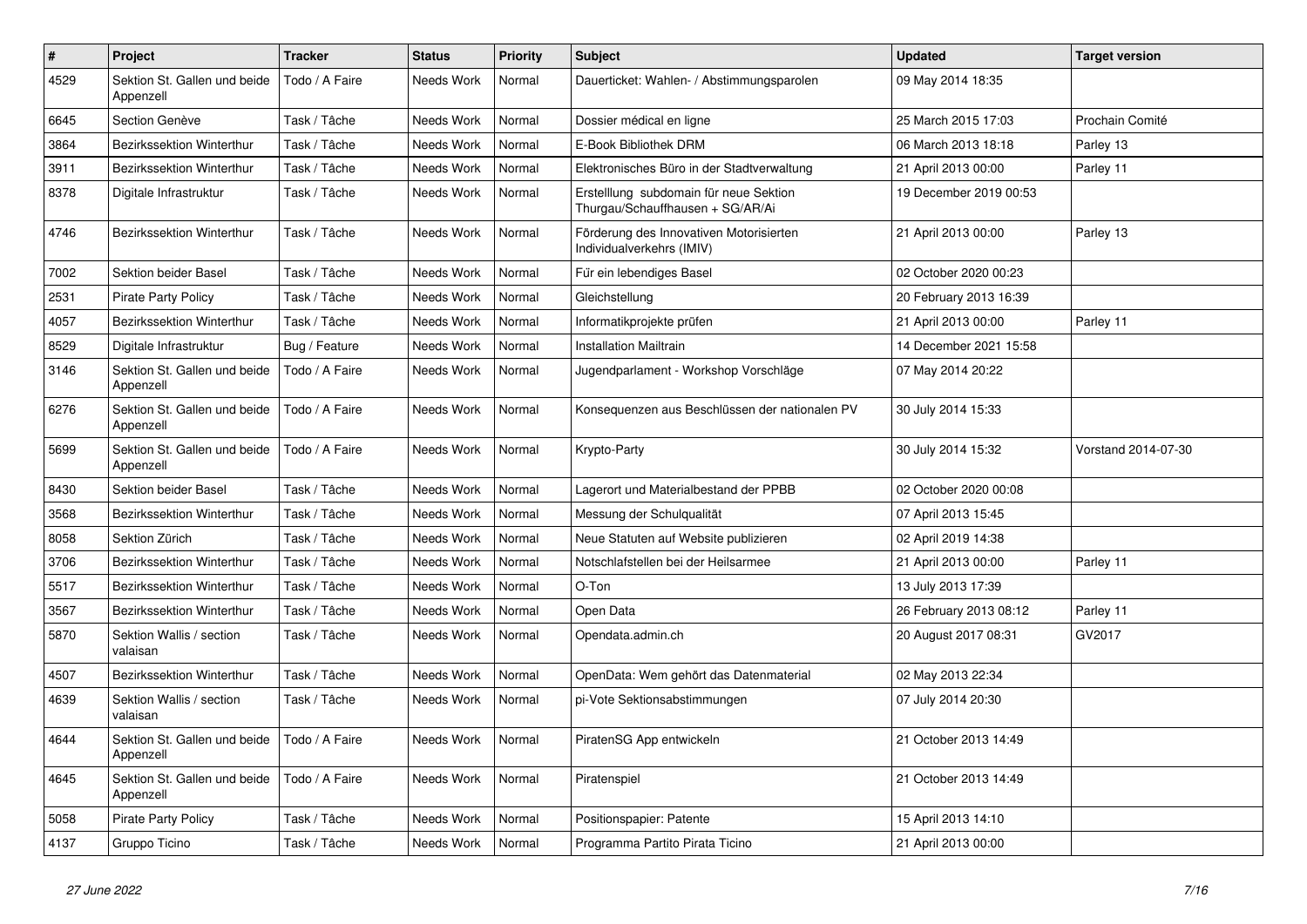| $\pmb{\#}$ | Project                                   | <b>Tracker</b>      | <b>Status</b> | <b>Priority</b> | <b>Subject</b>                                                                                                                   | <b>Updated</b>          | <b>Target version</b>                   |
|------------|-------------------------------------------|---------------------|---------------|-----------------|----------------------------------------------------------------------------------------------------------------------------------|-------------------------|-----------------------------------------|
| 4058       | <b>Bezirkssektion Winterthur</b>          | Task / Tâche        | Needs Work    | Normal          | Prüfung der Zuwendungen an Dritte<br>(Sozialdepartement)                                                                         | 21 April 2013 00:00     | Parley 11                               |
| 8473       | Digitale Infrastruktur                    | Task / Tâche        | Needs Work    | Normal          | <b>Refurbish CiviCRM</b>                                                                                                         | 18 January 2022 20:52   |                                         |
| 8312       | <b>Sektion Bern</b>                       | Task / Tâche        | Needs Work    | Normal          | Rückzahlung des Darlehens an die PPS                                                                                             | 09 September 2019 21:26 |                                         |
| 4370       | <b>Bezirkssektion Winterthur</b>          | Task / Tâche        | Needs Work    | Normal          | SalZH kriegt Subventionen                                                                                                        | 07 April 2013 15:42     | Parley 15 (2.5.2013)                    |
| 4537       | Sektion St. Gallen und beide<br>Appenzell | Todo / A Faire      | Needs Work    | Normal          | Spenden veröffentlichen                                                                                                          | 09 February 2013 10:47  |                                         |
| 4615       | Sektion Wallis / section<br>valaisan      | Task / Tâche        | Needs Work    | Normal          | Stv. Schatzmeister                                                                                                               | 03 September 2014 19:58 |                                         |
| 7977       | <b>Section Vaud</b>                       | Task / Tâche        | Needs Work    | Normal          | Téléchargement légal: cadre particulier et exeptions                                                                             | 01 November 2018 20:44  | Séance de comité 18-44                  |
| 4040       | Sektion St. Gallen und beide<br>Appenzell | Task / Tâche        | Needs Work    | Normal          | Tischwimpel für Stammtisch                                                                                                       | 10 June 2014 20:00      |                                         |
| 4071       | Gruppo Ticino                             | Task / Tâche        | Needs Work    | Normal          | Traduzione webpage                                                                                                               | 19 April 2013 00:00     |                                         |
| 8521       | AG Vernehmlassungen                       | Task / Tâche        | Needs Work    | Normal          | Vernehmlassung 2021/70 Meldepflicht von<br>Betreiberinnen kritischer Infrastrukturen für<br>Cyberangriffe                        | 13 April 2022 00:53     |                                         |
| 8516       | AG Vernehmlassungen                       | Task / Tâche        | Needs Work    | Normal          | Vernehmlassung 2021/81 Verordnung über die<br>Herstellung der Interoperabilität zwischen<br>Schengen-Dublin-Informationssystemen | 18 January 2022 20:38   |                                         |
| 8517       | AG Vernehmlassungen                       | Task / Tâche        | Needs Work    | Normal          | Vernehmlassung 2021/99 Verordnung über die<br>Transparenz bei der Politikfinanzierung (VPofin)                                   | 26 March 2022 13:36     |                                         |
| 8540       | AG Vernehmlassungen                       | Task / Tâche        | Needs Work    | Normal          | Vernehmlassung 2022/2 Bundesgesetz über die<br>Mobilitätsdateninfrastruktur                                                      | 10 February 2022 06:34  |                                         |
| 4200       | <b>Bezirkssektion Winterthur</b>          | Task / Tâche        | Needs Work    | Normal          | Vorstoss Transparenz in der WoV                                                                                                  | 07 April 2013 15:41     | Parley 15 (2.5.2013)                    |
| 8310       | Sektion Bern                              | Task / Tâche        | Needs Work    | Normal          | Wahlkampfbudget / Bezahlung Wahlkampfleiter PPS<br>und Budget                                                                    | 09 September 2019 21:06 |                                         |
| 6597       | Sektion Zürich                            | Task / Tâche        | Needs Work    | Normal          | Wegen Gratis-Plakatstellen anfragen                                                                                              | 04 May 2019 19:49       |                                         |
| 5050       | Sektion Wallis / section<br>valaisan      | Information / Varia | Needs Work    | Normal          | Wiki: Wahlsysteme                                                                                                                | 20 August 2017 08:57    | GV2017                                  |
| 4362       | <b>Bezirkssektion Winterthur</b>          | Task / Tâche        | Needs Work    | Normal          | Willkür im Baubewilligungsverfahren                                                                                              | 07 April 2013 15:42     | Parley 15 (2.5.2013)                    |
| 3947       | Bezirkssektion Winterthur                 | Task / Tâche        | Needs Work    | Normal          | Win.ch Mail                                                                                                                      | 21 April 2013 00:00     | Parley 11                               |
| 3876       | Bezirkssektion Winterthur                 | Task / Tâche        | Needs Work    | Normal          | Winterthurer Transparenzgesetz                                                                                                   | 21 April 2013 00:00     | Parley 11                               |
| 7365       | Section Genève                            | Motion              | <b>New</b>    | Normal          | Prise de position pour les votations cantonales du 25<br>septembre 2016                                                          | 27 June 2016 10:01      |                                         |
| 7600       | <b>Section Vaud</b>                       | News / Information  | <b>New</b>    | Normal          | 10 T-shirts noirs                                                                                                                | 15 December 2016 15:00  | Réunion du comité - 15<br>décembre 2016 |
| 8476       | Vorstand - Comité PPS                     | Einzelbeschluss     | New           | Normal          | Abschluss 2020                                                                                                                   | 19 April 2021 13:50     |                                         |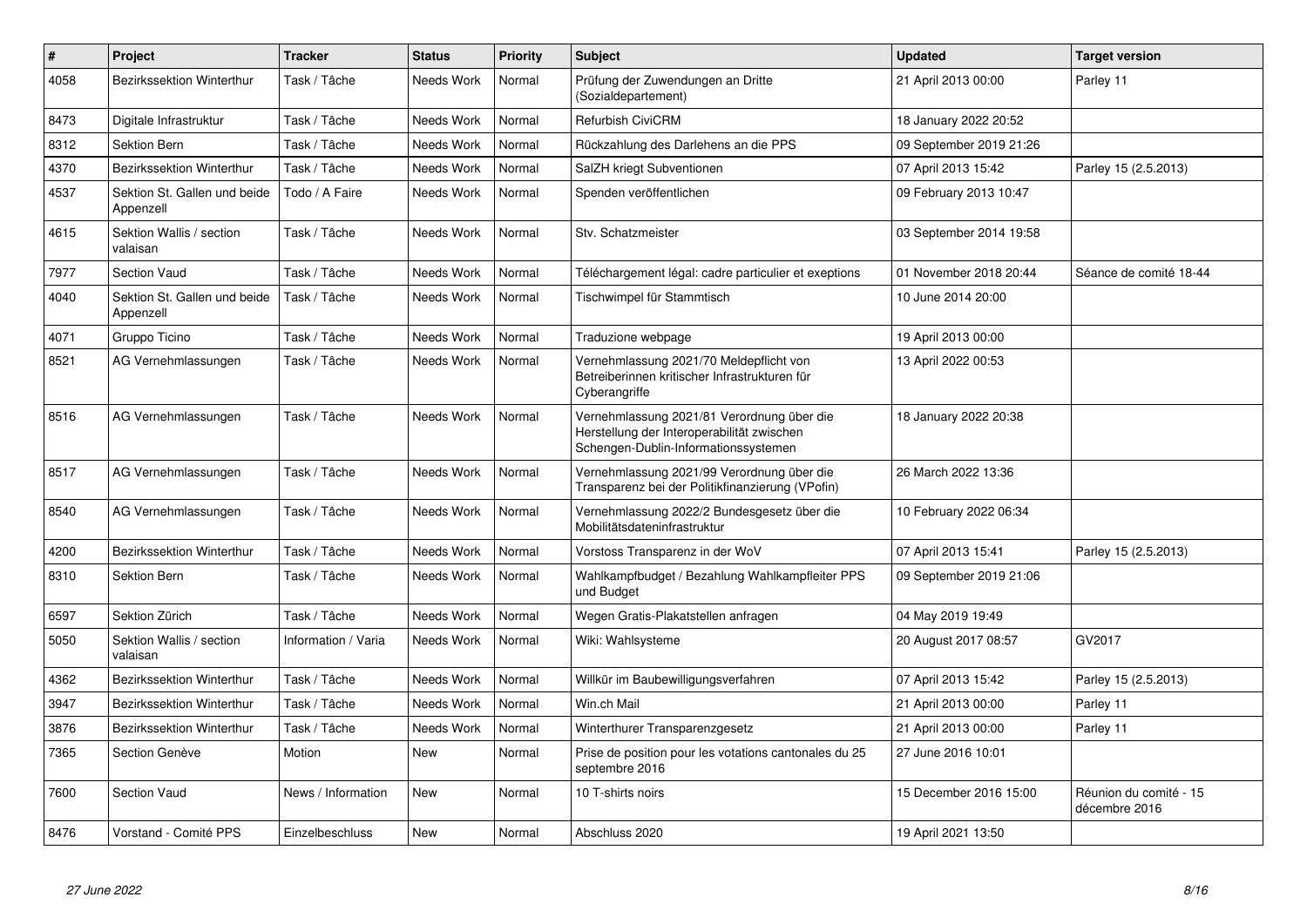| $\vert$ # | Project                                   | <b>Tracker</b>      | <b>Status</b> | <b>Priority</b> | <b>Subject</b>                                                                                                                              | <b>Updated</b>          | <b>Target version</b>                   |
|-----------|-------------------------------------------|---------------------|---------------|-----------------|---------------------------------------------------------------------------------------------------------------------------------------------|-------------------------|-----------------------------------------|
| 6413      | Sektion St. Gallen und beide<br>Appenzell | Todo / A Faire      | <b>New</b>    | Normal          | Adhocracy testen und ggf. implementieren                                                                                                    | 30 July 2014 15:30      | Vorstand next                           |
| 8421      | Sektion beider Basel                      | Task / Tâche        | New           | Normal          | Aktuelle Vernehmlassungen                                                                                                                   | 02 October 2020 00:09   |                                         |
| 8354      | Vorstand - Comité PPS                     | Task / Tâche        | New           | Normal          | Also for Italian/Tessin                                                                                                                     | 29 October 2019 10:57   |                                         |
| 8337      | Vorstand - Comité PPS                     | Task / Tâche        | New           | Normal          | Änderung Begrüssung Neu Mitglieder                                                                                                          | 24 October 2019 07:05   |                                         |
| 7975      | <b>Pirate Party Policy</b>                | Task / Tâche        | New           | Normal          | Änderung des Betäubungsmittelgesetzes und<br>Verordnung über Pilotversuche nach dem<br>Betäubungsmittelgesetz (Pilotversuche mit Cannabis)  | 04 March 2019 14:49     |                                         |
| 7852      | Verwaltung                                | Creation            | <b>New</b>    | Normal          | Anleitung Members CiviCRM für Vorstände und PPVs<br>anpassen, ergänzen und übersetzen.                                                      | 12 December 2018 19:41  |                                         |
| 8364      | Digitale Infrastruktur                    | Motion              | <b>New</b>    | Normal          | Aufräumen Redmine + OTRS Zugriffe/Zuständigkeiten                                                                                           | 10 February 2022 15:58  |                                         |
| 7321      | Sektion Zürich                            | Task / Tâche        | <b>New</b>    | Normal          | Auswertung Mitgliederversand                                                                                                                | 11 October 2016 17:11   |                                         |
| 6783      | <b>Bezirkssektion Winterthur</b>          | Motion              | New           | Normal          | Bearbeitung von info@ Mails                                                                                                                 | 17 April 2015 07:52     | 20150423 Stammtisch                     |
| 8358      | Finanzen                                  | Bug / Feature       | <b>New</b>    | Normal          | Berechnung Rechnungsbeträge überprüfen (PPAG)                                                                                               | 15 November 2019 21:25  |                                         |
| 8195      | Vorstand - Comité PPS                     | Task / Tâche        | New           | Normal          | Bestimmung von Dossier- und Themenverantwortlichen<br>/ Désignation des responsables de dossiers et de sujets                               | 08 July 2019 08:37      | Vorstandssitzung 2019 07 08             |
| 6456      | Sektion St. Gallen und beide<br>Appenzell | Todo / A Faire      | <b>New</b>    | Normal          | Bitcoin für Sektionsspenden                                                                                                                 | 10 June 2014 19:55      |                                         |
| 5866      | Stadtsektion Zürich                       | Information / Varia | <b>New</b>    | Normal          | Budget 2014                                                                                                                                 | 03 October 2013 21:07   | Sitzung 03.10.2013                      |
| 8248      | Finanzen                                  | Task / Tâche        | <b>New</b>    | Normal          | Budget 2020                                                                                                                                 | 19 August 2019 18:25    |                                         |
| 8547      | Vorstand - Comité PPS                     | Task / Tâche        | <b>New</b>    | Normal          | Budget für die NR Wahlen                                                                                                                    | 15 March 2022 21:14     |                                         |
| 5823      | Stadtsektion Zürich                       | Information / Varia | <b>New</b>    | Normal          | Chatiquette                                                                                                                                 | 17 September 2013 09:39 |                                         |
| 8536      | Digitale Infrastruktur                    | Bug / Feature       | New           | Normal          | CiviCRM: Payment method hinzufügen geht nicht                                                                                               | 25 January 2022 20:32   |                                         |
| 7491      | <b>Section Vaud</b>                       | Task / Tâche        | <b>New</b>    | Normal          | Comité de campagne élections cantonales 2017                                                                                                | 22 September 2016 21:53 | Réunion de Comité - 6.10.2016           |
| 7597      | Section Vaud                              | News / Information  | New           | Normal          | Commande de carte visite                                                                                                                    | 10 December 2016 16:08  | Réunion du comité - 15<br>décembre 2016 |
| 6248      | <b>Pirate Party Policy</b>                | Task / Tâche        | New           | Normal          | Communication - press release - communication interne<br>-> via pages de sections, twitter & facebook                                       | 05 March 2014 15:16     |                                         |
| 6243      | <b>Pirate Party Policy</b>                | Task / Tâche        | <b>New</b>    | Normal          | Communication - press release - communication interne<br>-> via pages de sections, twitter & facebook                                       | 05 March 2014 14:55     |                                         |
| 7828      | Section Vaud                              | Task / Tâche        | <b>New</b>    | Normal          | Communication sur le 14 avril                                                                                                               | 05 April 2018 16:42     | Réunion comité 05.04.2018               |
| 5339      | <b>Pirate Party Policy</b>                | Information / Varia | <b>New</b>    | Normal          | Compilation des prises de position                                                                                                          | 06 June 2013 17:16      |                                         |
| 7863      | <b>Section Vaud</b>                       | Task / Tâche        | <b>New</b>    | Normal          | <b>Compte Twitter PPVD</b>                                                                                                                  | 14 April 2018 09:24     | Réunion comité 19.04.2018               |
| 6239      | <b>Pirate Party Policy</b>                | Information / Varia | <b>New</b>    | Normal          | Consultation - Modification du code civil (CC; Droit de<br>I'adoption) / Vernehmlassung - Änderung des<br>Zivilgesetzbuches (ZGB; Adoption) | 05 March 2014 14:44     |                                         |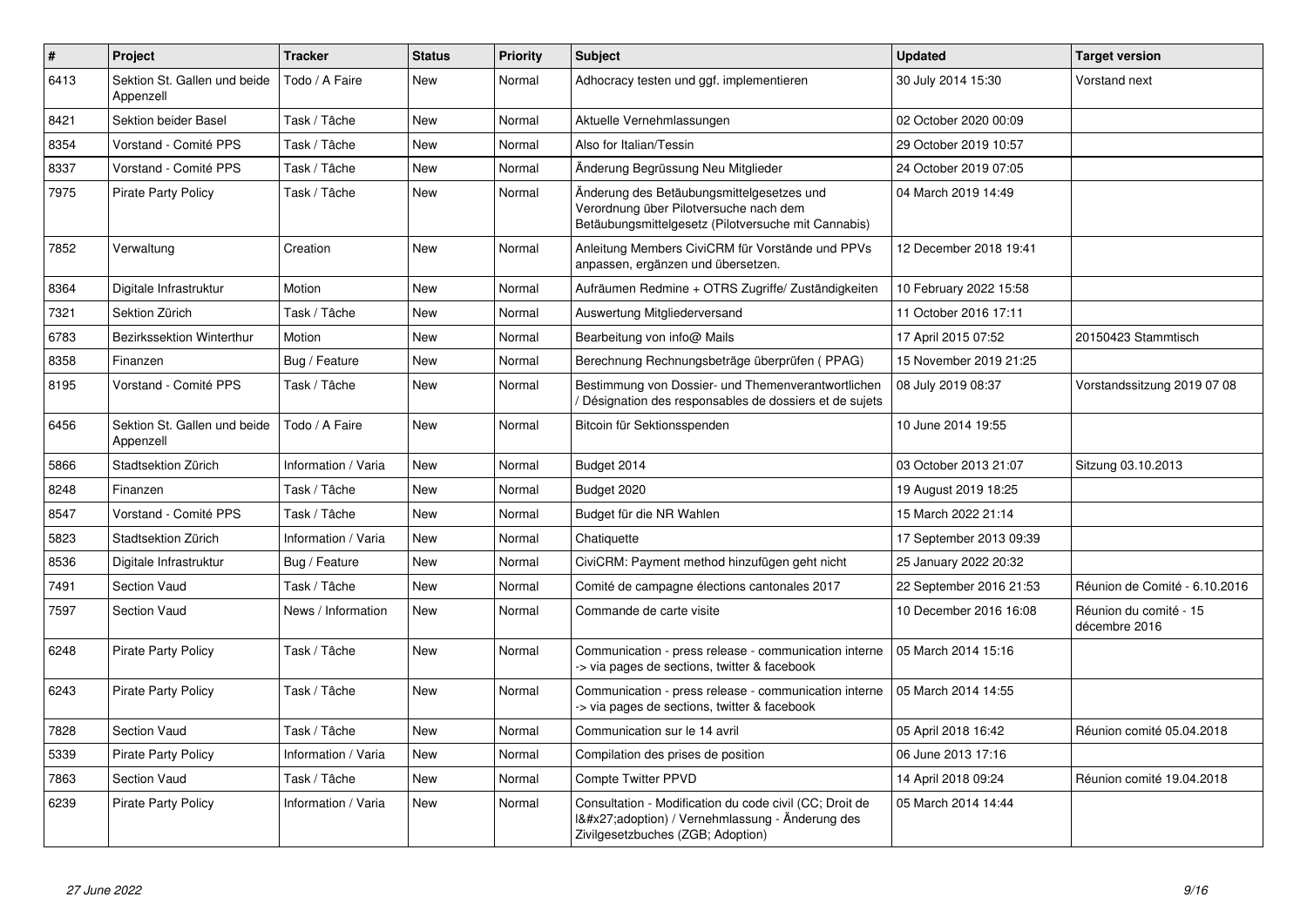| $\pmb{\#}$ | Project                              | <b>Tracker</b>       | <b>Status</b> | <b>Priority</b> | <b>Subject</b>                                                                                                                                             | <b>Updated</b>          | <b>Target version</b>                                         |
|------------|--------------------------------------|----------------------|---------------|-----------------|------------------------------------------------------------------------------------------------------------------------------------------------------------|-------------------------|---------------------------------------------------------------|
| 6201       | <b>Pirate Party Policy</b>           | Task / Tâche         | <b>New</b>    | Normal          | Consultation - Modification du Code des obligations<br>(Droit des raisons de commerce) / Vernehmlassung -<br>Änderung des Obligationenrechts (Firmenrecht) | 04 March 2014 13:21     |                                                               |
| 7196       | <b>Section Vaud</b>                  | Beschluss / Décision | New           | Normal          | Convocation d'une assemblée générale extraordinnaire                                                                                                       | 11 March 2016 14:04     | Réunion de comité - 28 avril<br>2016                          |
| 7518       | <b>Section Vaud</b>                  | News / Information   | New           | Normal          | Correction des montants de cotisations sur le site web                                                                                                     | 22 October 2016 15:57   | Réunion de Comité - 20.10.2016                                |
| 6517       | Sektion Wallis / section<br>valaisan | Motion               | <b>New</b>    | Normal          | Cours de sensibilisation et de protections des données<br>informatiques aux élus du Grand Conseil                                                          | 20 August 2017 08:48    | Existierende/Funktionierende<br>Datenschutz- und GIDA Behörde |
| 8252       | <b>Section Vaud</b>                  | Task / Tâche         | <b>New</b>    | Normal          | Création d'un compte LinkedIn pour le PPVD                                                                                                                 | 21 August 2019 14:47    | Réunion comité 2019-08-22                                     |
| 7500       | <b>Section Vaud</b>                  | Task / Tâche         | <b>New</b>    | Normal          | Création d'un programme de communication vaudois                                                                                                           | 04 October 2016 17:54   | Réunion de Comité - 6.10.2016                                 |
| 7521       | <b>Section Vaud</b>                  | Task / Tâche         | <b>New</b>    | Normal          | Création d'une newsletter et appel à la candidature<br>Election cantonale                                                                                  | 22 October 2016 13:37   | Réunion de Comité - 20.10.2016                                |
| 5512       | Sektion Wallis / section<br>valaisan | Motion               | New           | Normal          | CryptoParty                                                                                                                                                | 06 April 2014 23:43     | 20140414 Mumblemeeting                                        |
| 5999       | <b>Bezirkssektion Winterthur</b>     | Task / Tâche         | <b>New</b>    | Normal          | Datenschutz von Steuer- und Einwohnerdaten                                                                                                                 | 21 November 2013 20:52  |                                                               |
| 7986       | Grafik und Design                    | Task / Tâche         | New           | Normal          | Datenv von Grafik/Design auf einer Instanz der PPS<br>hosten                                                                                               | 22 January 2019 12:54   |                                                               |
| 8095       | <b>Section Vaud</b>                  | Information / Varia  | <b>New</b>    | Normal          | Demande d'aide pour une récolte de fonds nationale                                                                                                         | 28 May 2019 06:12       |                                                               |
| 6215       | <b>Pirate Party Policy</b>           | Task / Tâche         | New           | Normal          | Development of the "Economy" section                                                                                                                       | 04 March 2014 14:36     |                                                               |
| 6213       | <b>Pirate Party Policy</b>           | Task / Tâche         | <b>New</b>    | Normal          | Development of the "Environment" section                                                                                                                   | 04 March 2014 14:28     |                                                               |
| 6211       | <b>Pirate Party Policy</b>           | Task / Tâche         | <b>New</b>    | Normal          | Development of the "Etat de droit" section                                                                                                                 | 04 March 2014 14:34     |                                                               |
| 6214       | Pirate Party Policy                  | Task / Tâche         | <b>New</b>    | Normal          | Development of the "Patrimoine Commun" section of<br><b>PPS Program</b>                                                                                    | 04 March 2014 14:33     |                                                               |
| 6212       | <b>Pirate Party Policy</b>           | Task / Tâche         | <b>New</b>    | Normal          | Development of the "Security" section                                                                                                                      | 04 March 2014 14:33     |                                                               |
| 6210       | <b>Pirate Party Policy</b>           | Task / Tâche         | New           | Normal          | Development of the Area verbiage                                                                                                                           | 04 March 2014 14:34     |                                                               |
| 6246       | <b>Pirate Party Policy</b>           | Task / Tâche         | <b>New</b>    | Normal          | Development of the PPS report on the consultation                                                                                                          | 05 March 2014 15:13     |                                                               |
| 6241       | <b>Pirate Party Policy</b>           | Task / Tâche         | New           | Normal          | Development of the PPS report on the consultation                                                                                                          | 05 March 2014 14:44     |                                                               |
| 6205       | <b>Pirate Party Policy</b>           | Task / Tâche         | <b>New</b>    | Normal          | Development of the PPS report on the consultation                                                                                                          | 04 March 2014 13:32     |                                                               |
| 7595       | <b>Section Vaud</b>                  | News / Information   | <b>New</b>    | Normal          | E-voting/Clusis - création d'une documentation<br>pédagogique                                                                                              | 10 December 2016 14:00  | Réunion du comité - 15<br>décembre 2016                       |
| 7801       | <b>Section Vaud</b>                  | Task / Tâche         | <b>New</b>    | Normal          | Election de vérificateurs de comptes                                                                                                                       | 08 February 2018 18:58  |                                                               |
| 6675       | Section Genève                       | Information / Varia  | <b>New</b>    | Normal          | éVote : Demande de borne au sein des locaux de vote                                                                                                        | 09 April 2015 20:10     | Prochain Comité                                               |
| 5825       | Stadtsektion Zürich                  | Information / Varia  | New           | Normal          | Feedback                                                                                                                                                   | 17 September 2013 09:44 |                                                               |
| 8001       | Finanzen                             | Task / Tâche         | New           | Normal          | Fehlende Finanzdaten / Jahre auf der Homepage mit<br>entsprechenden Forumalren ergänzen                                                                    | 01 December 2018 17:35  |                                                               |
| 5068       | <b>Pirate Party Policy</b>           | Task / Tâche         | New           | Normal          | Fehlende Position zu Whistleblowing                                                                                                                        | 21 November 2015 16:13  |                                                               |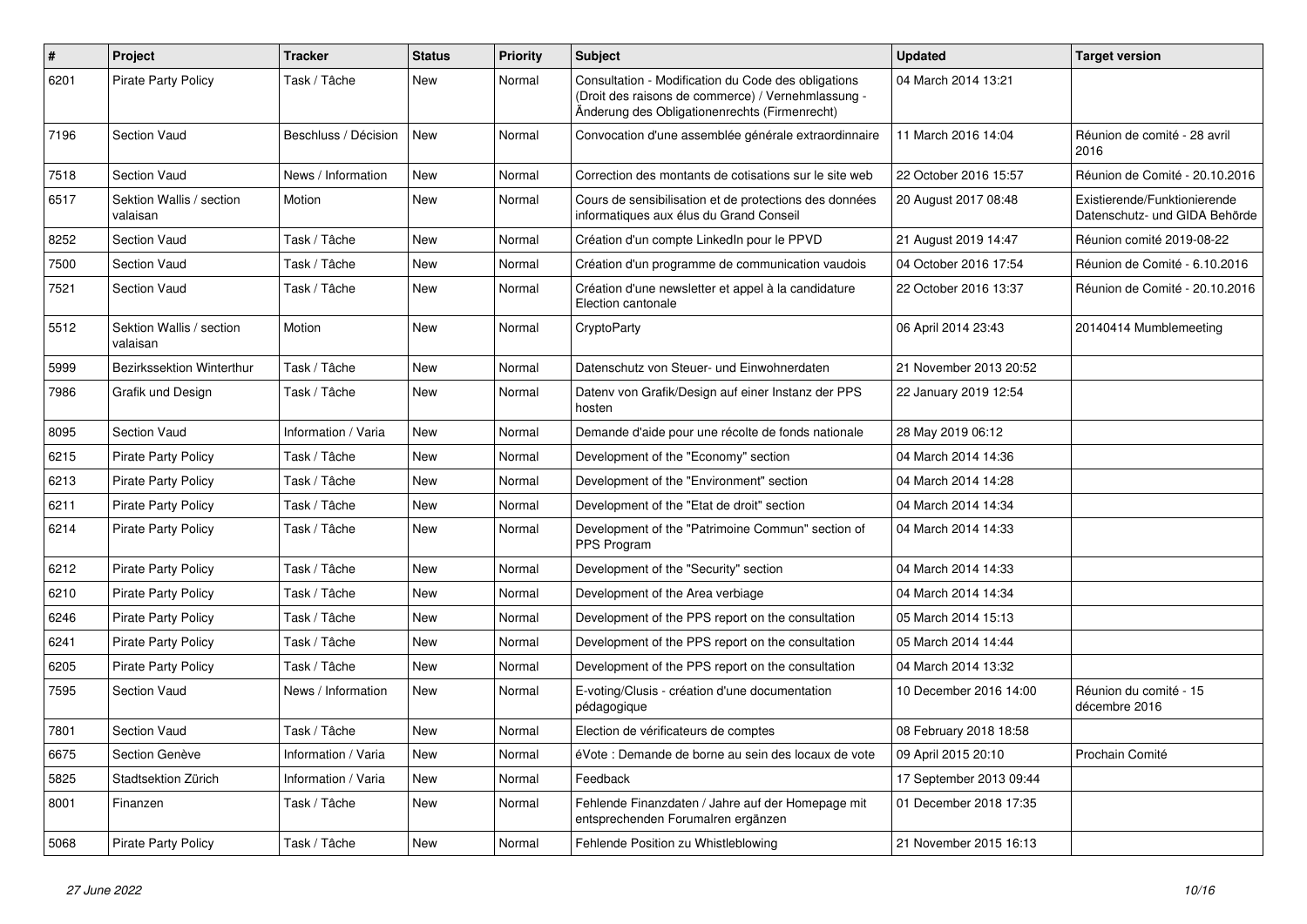| $\pmb{\#}$ | Project                                   | <b>Tracker</b>      | <b>Status</b> | <b>Priority</b> | <b>Subject</b>                                                                       | <b>Updated</b>          | <b>Target version</b>          |
|------------|-------------------------------------------|---------------------|---------------|-----------------|--------------------------------------------------------------------------------------|-------------------------|--------------------------------|
| 5831       | Stadtsektion Zürich                       | Task / Tâche        | New           | Normal          | Festlegen Vorstand Sitzungen PP Züri                                                 | 17 September 2013 09:51 |                                |
| 6408       | Sektion St. Gallen und beide<br>Appenzell | Todo / A Faire      | New           | Normal          | Flaschenpost ausserordentliche PV                                                    | 30 July 2014 15:34      |                                |
| 8315       | <b>Section Vaud</b>                       | Information / Varia | <b>New</b>    | Normal          | Formation sur le fonctionnement parlementaire                                        | 12 September 2019 15:39 | Réunion comité 2019-09-19      |
| 5664       | Stadtsektion Zürich                       | Task / Tâche        | <b>New</b>    | Normal          | Forum Stadt-Zürich beantragen                                                        | 07 August 2013 21:17    |                                |
| 5822       | Stadtsektion Zürich                       | Information / Varia | New           | Normal          | Forum: Nicht Mitglieder                                                              | 17 September 2013 09:36 |                                |
| 8079       | Sektion Zürich                            | Task / Tâche        | <b>New</b>    | Normal          | Fotograf buchen                                                                      | 04 May 2019 19:52       |                                |
| 6850       | Sektion Zürich                            | Task / Tâche        | New           | Normal          | Fundraising                                                                          | 27 August 2015 18:40    | Vorstandssitzung 2015-08-27    |
| 5867       | Stadtsektion Zürich                       | Motion              | New           | Normal          | Gemeinderatswahl Listen gestalten                                                    | 03 October 2013 21:18   | PV2013 2                       |
| 5227       | Bezirkssektion Winterthur                 | Task / Tâche        | <b>New</b>    | Normal          | Gesamtkostenrechnung Neuhegi                                                         | 15 May 2013 20:53       | Parley 16 (6.6.2013)           |
| 7739       | Sektion Wallis / section<br>valaisan      | Task / Tâche        | New           | Normal          | GV2017                                                                               | 20 August 2017 09:00    | GV2017                         |
| 5914       | Stadtsektion Zürich                       | Motion              | New           | Normal          | Hilferuf von Mitglied -> Wahlkampfthema                                              | 13 November 2013 21:08  |                                |
| 5346       | Bezirkssektion Winterthur                 | Task / Tâche        | <b>New</b>    | Normal          | Holidi                                                                               | 08 June 2013 15:47      | Parley 17 (13.6.2013)          |
| 5827       | Stadtsektion Zürich                       | Information / Varia | <b>New</b>    | Normal          | Idee Präsentation der Zürcher Piraten                                                | 17 September 2013 09:48 |                                |
| 8314       | Section Vaud                              | Information / Varia | New           | Normal          | Initiative cantonale demandant la protection de l'intégrité<br>personnelle numérique | 12 September 2019 15:14 | Réunion comité 2019-09-19      |
| 7554       | Section Vaud                              | News / Information  | New           | Normal          | Introduction à OTRS                                                                  | 22 November 2016 09:47  |                                |
| 7981       | <b>Section Vaud</b>                       | News / Information  | New           | Normal          | Itopie                                                                               | 01 November 2018 20:45  |                                |
| 7516       | Sektion Zürich                            | Task / Tâche        | <b>New</b>    | Normal          | Kalender abonnieren auf Website fixen                                                | 02 April 2019 18:11     | Vorstandsitzung 2019-1         |
| 6773       | Sektion Zürich                            | Motion              | New           | Normal          | Konstituierung: Aufgabenverteilung im Vorstand                                       | 03 April 2019 16:02     | Vorstandsitzung 2019-1         |
| 5035       | Sektion beider Basel                      | Information / Varia | <b>New</b>    | Normal          | Kontakte Journalisten                                                                | 09 July 2016 09:33      |                                |
| 8061       | Sektion Zürich                            | Task / Tâche        | <b>New</b>    | Normal          | Kontovollmachten geregelt kriegen                                                    | 02 April 2019 18:15     | Vorstandsitzung 2019-1         |
| 7304       | Sektion Zürich                            | Information / Varia | New           | Normal          | Koordinations- & Kommunikationstool für Vorstand und<br>Aktive                       | 18 April 2019 11:03     | Vorstandsitzung 2019-1         |
| 7989       | <b>Section Vaud</b>                       | News / Information  | <b>New</b>    | Normal          | LCAPAM - partenaires potentiel?                                                      | 08 September 2019 06:43 | Réunion comité 2019-09-19      |
| 7522       | <b>Section Vaud</b>                       | Task / Tâche        | New           | Normal          | Les modalités éléctorales 2017                                                       | 22 October 2016 13:43   | Réunion de Comité - 20.10.2016 |
| 8083       | <b>Section Vaud</b>                       | News / Information  | <b>New</b>    | Normal          | Les solutions apportées aux citoyens sur la<br>cybersécurité                         | 08 May 2019 15:08       | Réunion comité 2019-05-16      |
| 7825       | Section Vaud                              | News / Information  | New           | Normal          | Liste de contact                                                                     | 17 March 2018 19:49     | Réunion comité 22.03.2018      |
| 5293       | Stadtsektion Zürich                       | Task / Tâche        | New           | Normal          | Lokation nächste fliegende Stammtische festlegen und<br>kommunizieren                | 27 May 2013 18:59       | Stammtisch 27.05.2013          |
| 6410       | Sektion St. Gallen und beide<br>Appenzell | Todo / A Faire      | New           | Normal          | Mailinglisten                                                                        | 10 June 2014 19:28      | Vorstand 2014-06-101           |
| 5832       | Stadtsektion Zürich                       | Task / Tâche        | New           | Normal          | Meet the Pirates, Stammtisch Upgrade                                                 | 17 September 2013 10:06 |                                |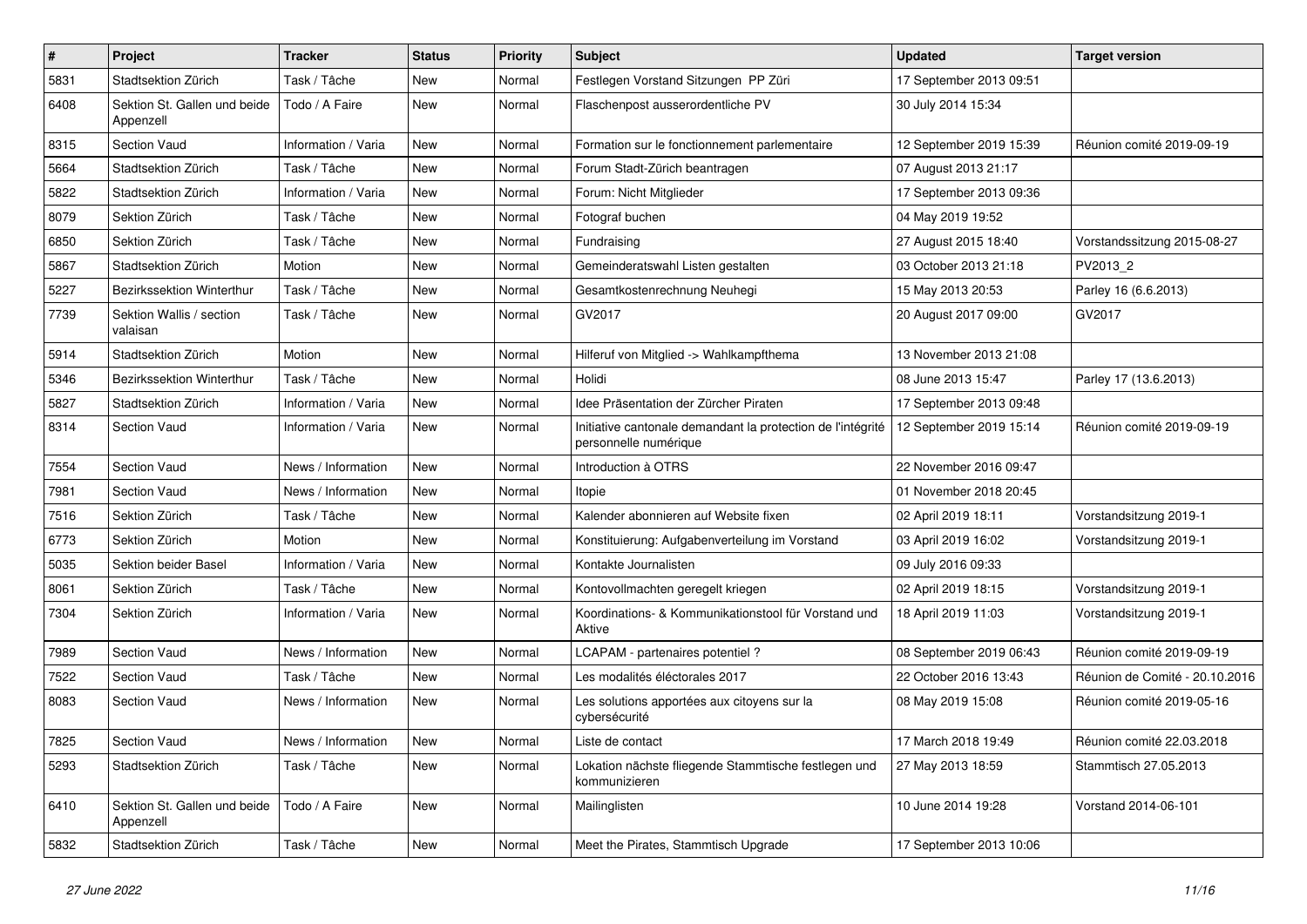| $\#$ | Project                                   | <b>Tracker</b>       | <b>Status</b> | <b>Priority</b> | <b>Subject</b>                                                | <b>Updated</b>         | <b>Target version</b>                   |
|------|-------------------------------------------|----------------------|---------------|-----------------|---------------------------------------------------------------|------------------------|-----------------------------------------|
| 7862 | Section Vaud                              | Task / Tâche         | New           | Normal          | Mise à jour de la page wiki des PV                            | 14 April 2018 09:21    | Réunion comité 19.04.2018               |
| 7763 | <b>Section Vaud</b>                       | News / Information   | <b>New</b>    | Normal          | Mise à jour des dates de réunion du comité                    | 06 November 2017 22:39 | Réunion de comité - 08<br>novembre 2017 |
| 7497 | Section Vaud                              | Task / Tâche         | New           | Normal          | Mise à jour du calendrier du site web                         | 04 October 2016 17:42  | Réunion de Comité - 6.10.2016           |
| 7499 | Section Vaud                              | Task / Tâche         | New           | Normal          | Mise à jour logiciel du site web                              | 04 October 2016 17:50  | Réunion de Comité - 6.10.2016           |
| 7498 | <b>Section Vaud</b>                       | Task / Tâche         | New           | Normal          | Mise au propre du programme vaudois                           | 04 October 2016 17:45  | Réunion de Comité - 6.10.2016           |
| 7381 | <b>Section Vaud</b>                       | Task / Tâche         | New           | Normal          | Mise en place d'un outil de sondage                           | 09 July 2016 09:42     | Réunion de comité - 14 juillet<br>2016  |
| 7199 | Section Vaud                              | Task / Tâche         | New           | Normal          | Mise en place de la pétition evoting                          | 11 March 2016 16:46    |                                         |
| 8077 | Sektion Zürich                            | Task / Tâche         | New           | Normal          | Mitglieder-Postversand                                        | 03 May 2019 09:01      |                                         |
| 5868 | Stadtsektion Zürich                       | Motion               | New           | Normal          | Mitgliederbeitrag 2014 festlegen                              | 31 October 2013 21:33  | PV2013 2                                |
| 8000 | Finanzen                                  | Task / Tâche         | New           | Normal          | Mitgliederbeiträge der Sektionen                              | 01 December 2018 16:34 |                                         |
| 7363 | Section Vaud                              | Task / Tâche         | New           | Normal          | Modifications des statuts pour la banque                      | 25 June 2016 16:55     | Réunion du comité - 2 juillet<br>2016   |
| 6412 | Sektion St. Gallen und beide<br>Appenzell | Todo / A Faire       | New           | Normal          | Mumblerechte                                                  | 10 June 2014 18:53     | Vorstand next                           |
| 7999 | Verwaltung                                | Task / Tâche         | New           | Normal          | Neuer Willkommens-Text nach Aufnahme als Mitglied             | 01 October 2020 23:09  |                                         |
| 7465 | <b>Section Vaud</b>                       | Task / Tâche         | New           | Normal          | Newsletter septembre                                          | 25 August 2016 08:00   |                                         |
| 8381 | Vorstand - Comité PPS                     | Task / Tâche         | New           | Normal          | Notiz/Eintrag von Berechtigungen für Mitgleider im<br>Members | 08 December 2019 10:30 | PPS Meeting 09.12.2019                  |
| 7997 | Verwaltung                                | Task / Tâche         | New           | Normal          | Online Anmeldung Mitglied                                     | 01 October 2020 23:12  |                                         |
| 7001 | Sektion beider Basel                      | Task / Tâche         | New           | Normal          | Online Infos/Struktur aktualisieren und überarbeiten          | 28 November 2015 10:44 |                                         |
| 7906 | <b>Section Vaud</b>                       | Task / Tâche         | <b>New</b>    | Normal          | Organisation et planification de la 2ème AGE 2018             | 14 June 2018 14:55     | Réunion comité 14.06.2018               |
| 7907 | <b>Section Vaud</b>                       | News / Information   | <b>New</b>    | Normal          | Organisation et planification de la 3ème AGE 2018             | 14 June 2018 14:56     |                                         |
| 5661 | Stadtsektion Zürich                       | Information / Varia  | New           | Normal          | Organisation PV                                               | 12 August 2013 20:24   |                                         |
| 6380 | <b>Pirate Party Policy</b>                | Information / Varia  | New           | Normal          | PAD - Consulation LSI - Vernaemlassung ISG                    | 22 April 2014 12:13    |                                         |
| 8186 | <b>Section Vaud</b>                       | Beschluss / Décision | New           | Normal          | Partenariat ciblé avec Opération Libero                       | 27 June 2019 19:58     | Réunion comité 2019-07-11               |
| 8253 | Section Vaud                              | Task / Tâche         | New           | Normal          | Plate-forme EF19 vidéo de la rts                              | 21 August 2019 14:43   | Réunion comité 2019-08-22               |
| 6218 | <b>Pirate Party Policy</b>                | Task / Tâche         | New           | Normal          | Position guideline development                                | 04 March 2014 14:49    |                                         |
| 6219 | Pirate Party Policy                       | Task / Tâche         | New           | Normal          | Position guideline development planning                       | 04 March 2014 14:49    |                                         |
| 6255 | <b>Pirate Party Policy</b>                | Task / Tâche         | New           | Normal          | Positionspapier Rechtsstaat updaten                           | 21 November 2015 16:11 |                                         |
| 6254 | <b>Pirate Party Policy</b>                | Task / Tâche         | New           | Normal          | Positionspapier Suchtpolitik updaten                          | 21 November 2015 16:12 |                                         |
| 5915 | Sektion Zürich                            | Task / Tâche         | New           | Normal          | Positionspapier «Laizismus»                                   | 06 November 2014 18:48 |                                         |
| 6411 | Sektion St. Gallen und beide<br>Appenzell | Todo / A Faire       | New           | Normal          | Postadresse zu mir                                            | 30 July 2014 15:32     | Vorstand 2014-07-30                     |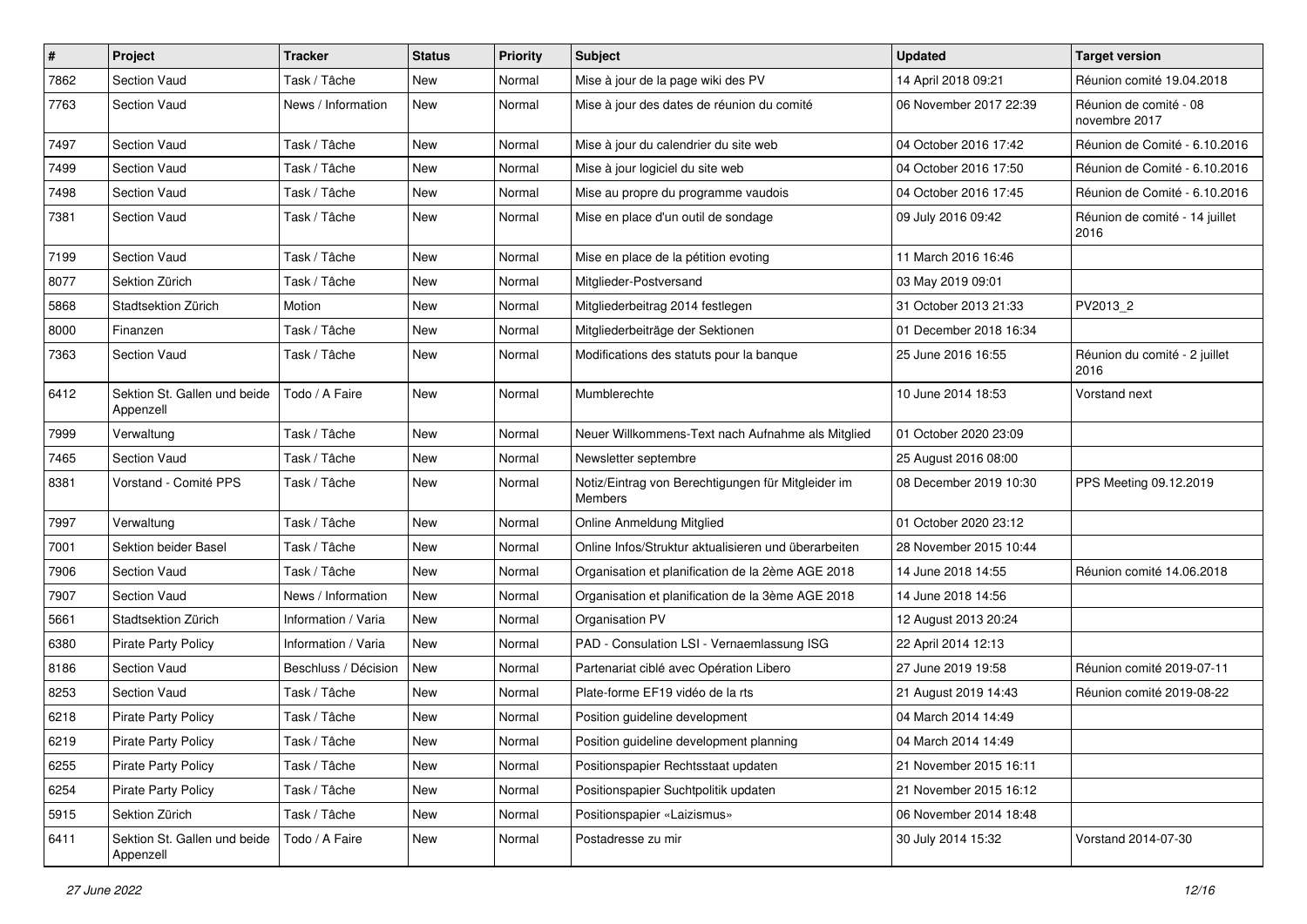| $\vert$ # | Project                           | <b>Tracker</b>       | <b>Status</b> | <b>Priority</b> | <b>Subject</b>                                                                                                                           | <b>Updated</b>          | <b>Target version</b>                   |
|-----------|-----------------------------------|----------------------|---------------|-----------------|------------------------------------------------------------------------------------------------------------------------------------------|-------------------------|-----------------------------------------|
| 5883      | Section Genève                    | Information / Varia  | <b>New</b>    | Normal          | Poste à pourvoir au comité : Comptable                                                                                                   | 10 October 2013 17:43   | Prochaine AG                            |
| 7529      | <b>Section Vaud</b>               | Information / Varia  | <b>New</b>    | Normal          | Pourquoi DMSF réduit toutes les images.                                                                                                  | 05 November 2016 00:11  |                                         |
| 5830      | Stadtsektion Zürich               | Task / Tâche         | New           | Normal          | <b>PP Patente</b>                                                                                                                        | 17 September 2013 09:51 |                                         |
| 6209      | Pirate Party Policy               | Task / Tâche         | <b>New</b>    | Normal          | PPS Program development                                                                                                                  | 04 March 2014 14:17     |                                         |
| 6729      | Section Genève                    | Information / Varia  | New           | Normal          | Préparation référendum LRens/LSCPT                                                                                                       | 25 March 2015 15:52     | Prochain Comité                         |
| 5217      | Bezirkssektion Winterthur         | Task / Tâche         | <b>New</b>    | Normal          | Pressemitteilung Stimmparolen                                                                                                            | 12 May 2013 19:39       |                                         |
| 7998      | <b>Press and Public Relations</b> | Task / Tâche         | <b>New</b>    | Normal          | Presseverteiler im PressCRM aktualisieren sowie<br>ergänzen                                                                              | 01 December 2018 13:05  |                                         |
| 7364      | Section Genève                    | Motion               | New           | Normal          | Prise de position pour les votations fédérales du 25<br>septembre 2016                                                                   | 27 June 2016 10:00      |                                         |
| 8117      | Vorstand - Comité PPS             | Task / Tâche         | <b>New</b>    | Normal          | Procédure de communication entre les membres du<br>comité du PPS // Kommunikationsverfahren zwischen<br>den Mitgliedern des PPS-Vorstand | 14 October 2019 19:26   | Vorstandssitzung 2019 06 24             |
| 5869      | Stadtsektion Zürich               | Motion               | New           | Normal          | Prov. Budget 2014                                                                                                                        | 03 October 2013 21:41   | PV2013 2                                |
| 4942      | <b>Pirate Party Policy</b>        | Information / Varia  | <b>New</b>    | Normal          | Provide an outline, and approach for the development of<br>the position paper                                                            | 30 September 2013 19:23 |                                         |
| 5373      | Sektion beider Basel              | Task / Tâche         | <b>New</b>    | Normal          | Prozess für Spender erstellen/festhalten                                                                                                 | 12 February 2015 19:15  |                                         |
| 6224      | <b>Pirate Party Policy</b>        | Task / Tâche         | New           | Normal          | Publication - Diffusion aux sections                                                                                                     | 04 March 2014 15:19     |                                         |
| 5865      | Stadtsektion Zürich               | Information / Varia  | <b>New</b>    | Normal          | PV Gemeinderatswahlen anfangs November                                                                                                   | 03 October 2013 20:13   | Sitzung 03.10.2013                      |
| 7896      | <b>Section Vaud</b>               | News / Information   | <b>New</b>    | Normal          | Quelle réponse à Michel Parchet concernant son email<br>sur la vente des données des clients Migros                                      | 14 June 2018 14:25      | Réunion comité 14.06.2018               |
| 7908      | Section Vaud                      | Beschluss / Décision | New           | Normal          | Qui est Parti Pirate Romandie et comment le construire                                                                                   | 14 June 2018 15:07      |                                         |
| 6245      | <b>Pirate Party Policy</b>        | Information / Varia  | <b>New</b>    | Normal          | Reading material review                                                                                                                  | 05 March 2014 15:05     |                                         |
| 6240      | <b>Pirate Party Policy</b>        | Information / Varia  | <b>New</b>    | Normal          | Reading material review                                                                                                                  | 05 March 2014 14:41     |                                         |
| 6207      | Pirate Party Policy               | Information / Varia  | <b>New</b>    | Normal          | Reading material review                                                                                                                  | 04 March 2014 13:53     |                                         |
| 6202      | <b>Pirate Party Policy</b>        | Information / Varia  | <b>New</b>    | Normal          | Reading material review                                                                                                                  | 04 March 2014 13:21     |                                         |
| 7505      | Section Vaud                      | Task / Tâche         | <b>New</b>    | Normal          | Recherche de la salle pour le 8 décembre                                                                                                 | 06 October 2016 22:17   | Réunion de Comité - 20.10.2016          |
| 6247      | <b>Pirate Party Policy</b>        | Task / Tâche         | <b>New</b>    | Normal          | Rédaction du rapport et de la lettre d'accompagnement                                                                                    | 05 March 2014 15:15     |                                         |
| 6242      | <b>Pirate Party Policy</b>        | Task / Tâche         | <b>New</b>    | Normal          | Rédaction du rapport et de la lettre d'accompagnement                                                                                    | 05 March 2014 14:57     |                                         |
| 6379      | Pirate Party Policy               | Information / Varia  | <b>New</b>    | Normal          | Refenz material - Documentation de reference - Reading<br>Material                                                                       | 22 April 2014 12:11     |                                         |
| 8160      | Section Vaud                      | Task / Tâche         | New           | Normal          | Région de Nyon et Twitter                                                                                                                | 13 June 2019 17:05      | Réunion comité 2019-06-13               |
| 7764      | Section Vaud                      | News / Information   | <b>New</b>    | Normal          | Renvoi de Thomas Moret                                                                                                                   | 06 December 2017 02:16  | Réunion de comité - 08<br>novembre 2017 |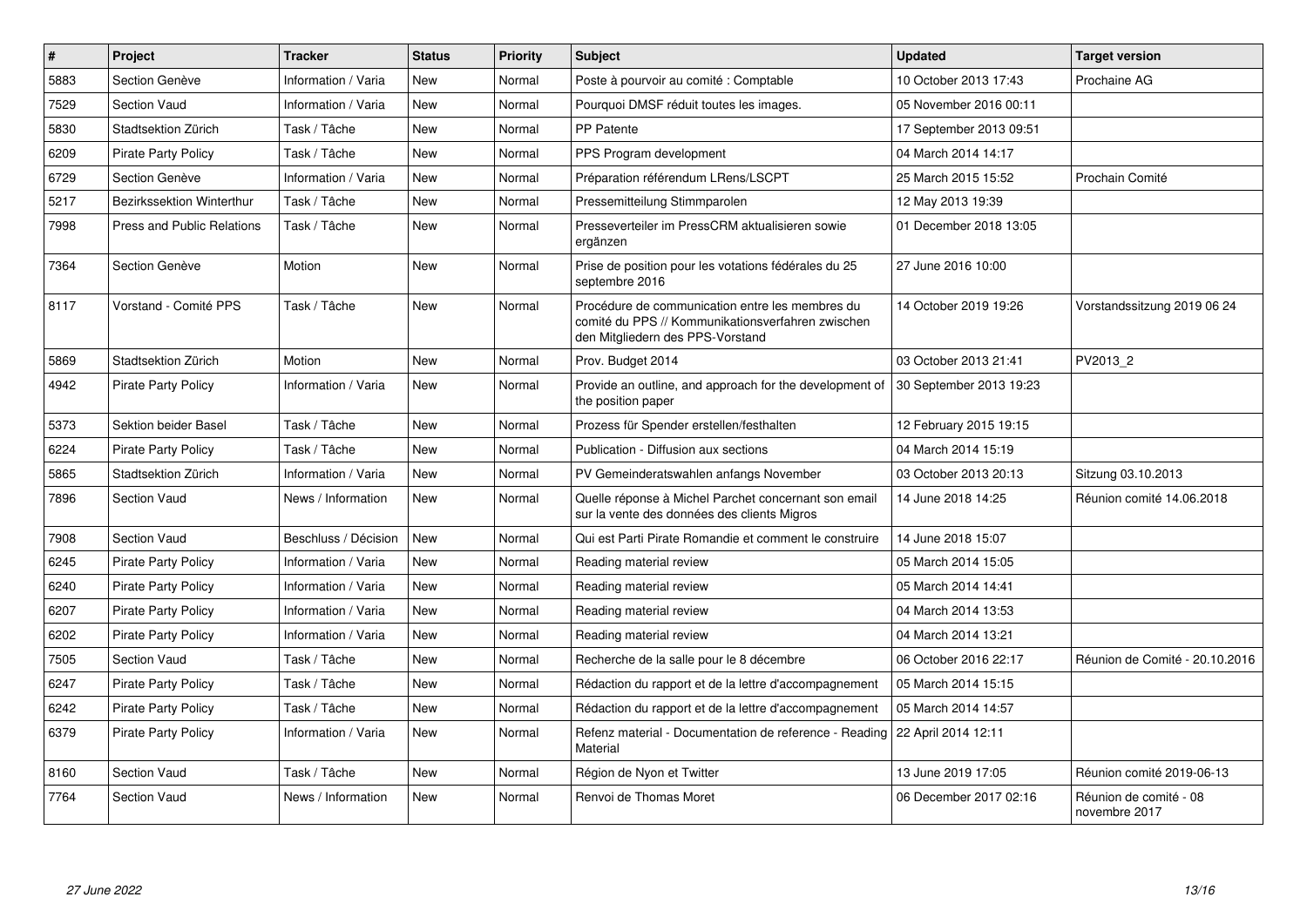| #    | <b>Project</b>                            | <b>Tracker</b>       | <b>Status</b> | <b>Priority</b> | <b>Subject</b>                                                                                                             | <b>Updated</b>          | <b>Target version</b>       |
|------|-------------------------------------------|----------------------|---------------|-----------------|----------------------------------------------------------------------------------------------------------------------------|-------------------------|-----------------------------|
| 7978 | <b>Section Vaud</b>                       | News / Information   | New           | Normal          | Réunions, débats et infos: corriger les informations et<br>mise au point de la situation technique et pratique<br>actuelle | 26 October 2018 21:04   | Séance de comité 18-44      |
| 7829 | <b>Section Vaud</b>                       | Information / Varia  | New           | Normal          | Revoir la nomenclature des "versions cibles"                                                                               | 19 March 2018 16:11     | Réunion comité 22.03.2018   |
| 8347 | Digitale Infrastruktur                    | Motion               | New           | Normal          | Roadmap AG DI                                                                                                              | 09 May 2020 20:12       |                             |
| 7779 | <b>Section Vaud</b>                       | News / Information   | New           | Normal          | se réorganiser pour être plus efficace !                                                                                   | 08 February 2018 17:50  | Réunion comité 08.02.2018   |
| 8419 | Vorstand - Comité PPS                     | Information / Varia  | New           | Normal          | Sekretariat der PPS                                                                                                        | 29 October 2020 22:45   | Vorstandssitzung 2020 03 16 |
| 6487 | Sektion Wallis / section<br>valaisan      | Task / Tâche         | New           | Normal          | Sektionsdateien Lagerung                                                                                                   | 20 August 2017 08:55    | GV2017                      |
| 5787 | <b>Bezirkssektion Winterthur</b>          | Task / Tâche         | New           | Normal          | Sparen 14 durchsehen                                                                                                       | 04 September 2013 20:19 | Parley 19                   |
| 5570 | Bezirkssektion Winterthur                 | Information / Varia  | New           | Normal          | SSL / TLS Unterstützung                                                                                                    | 21 July 2013 21:47      |                             |
| 5569 | <b>Stadtsektion Bern</b>                  | Information / Varia  | New           | Normal          | SSL / TLS Unterstützung                                                                                                    | 21 July 2013 21:37      |                             |
| 6015 | Stadtsektion Zürich                       | Task / Tâche         | New           | Normal          | Stellungsnahme zu Teilrevision BZO                                                                                         | 04 December 2013 11:14  |                             |
| 6324 | Sektion St. Gallen und beide<br>Appenzell | Todo / A Faire       | New           | Normal          | Steuererklärung 2013                                                                                                       | 30 July 2014 15:35      | Vorstand 2014-07-30         |
| 8087 | Section Vaud                              | News / Information   | New           | Normal          | Stratégie nationale de protection de la Suisse contre les<br>cyberrisques (SNPC)                                           | 13 June 2019 15:48      | Réunion comité 2019-06-27   |
| 8385 | Vorstand - Comité PPS                     | Task / Tâche         | New           | Normal          | Strategie oder Massnahmenplan für Mitgliederwerbung                                                                        | 09 December 2019 20:33  | PPS Meeting 09.12.2019      |
| 6455 | Sektion St. Gallen und beide<br>Appenzell | Motion               | New           | Normal          | Strategie: Stadt zuerst stärken?                                                                                           | 30 July 2014 15:29      | Vorstand 2014-07-30         |
| 8365 | Vorstand - Comité PPS                     | Beschluss / Décision | New           | Normal          | Televotia Kündigung                                                                                                        | 01 October 2020 22:49   | Vorstandssitzung 2019 11 25 |
| 6223 | <b>Pirate Party Policy</b>                | Task / Tâche         | New           | Normal          | traduction                                                                                                                 | 04 March 2014 15:19     |                             |
| 6216 | Pirate Party Policy                       | Task / Tâche         | New           | Normal          | Translation of all missing elements of the PPS program<br>draft                                                            | 04 March 2014 14:39     |                             |
| 8327 | <b>Section Vaud</b>                       | Task / Tâche         | New           | Normal          | Transmission de matériel de notre parti pour les<br>élections fédérales à la BNS                                           | 26 September 2019 19:27 | Réunion comité 2019-10-31   |
| 5321 | Stadtsektion Zürich                       | Information / Varia  | New           | Normal          | Treffen mit Philipp Meier                                                                                                  | 31 May 2013 15:56       |                             |
| 8329 | Vorstand - Comité PPS                     | Beschluss / Décision | New           | Normal          | Überarbeitung des Geschäftsreglements des<br>Vorstandes der Piratenpartei Schweiz                                          | 30 September 2019 11:42 | Vorstandssitzung 2019 09 30 |
| 8255 | Vorstand - Comité PPS                     | Task / Tâche         | New           | Normal          | Überarbeitung des Piraten Quiz                                                                                             | 21 August 2019 20:50    |                             |
| 8356 | Vorstand - Comité PPS                     | Information / Varia  | New           | Normal          | Überarbeitung Versammlungs- und<br>Abstimmungsreglement                                                                    | 13 November 2019 20:36  | Vorstandssitzung 2019 11 11 |
| 8078 | Sektion Zürich                            | Task / Tâche         | New           | Normal          | Überblick über Dorf-, Quartier-, Regionalzeitungen                                                                         | 04 May 2019 19:52       |                             |
| 8334 | Vorstand - Comité PPS                     | Task / Tâche         | New           | Normal          | Übersetzung Positionspapiere                                                                                               | 30 September 2019 20:29 |                             |
| 8535 | Verwaltung                                | News / Information   | New           | Normal          | Übersetzungen für PV 2022.1                                                                                                | 30 November 2021 21:36  |                             |
| 6454 | Sektion St. Gallen und beide<br>Appenzell | Todo / A Faire       | New           | Normal          | Überwacht die Überwacher                                                                                                   | 30 July 2014 15:31      | Vorstand 2014-07-30         |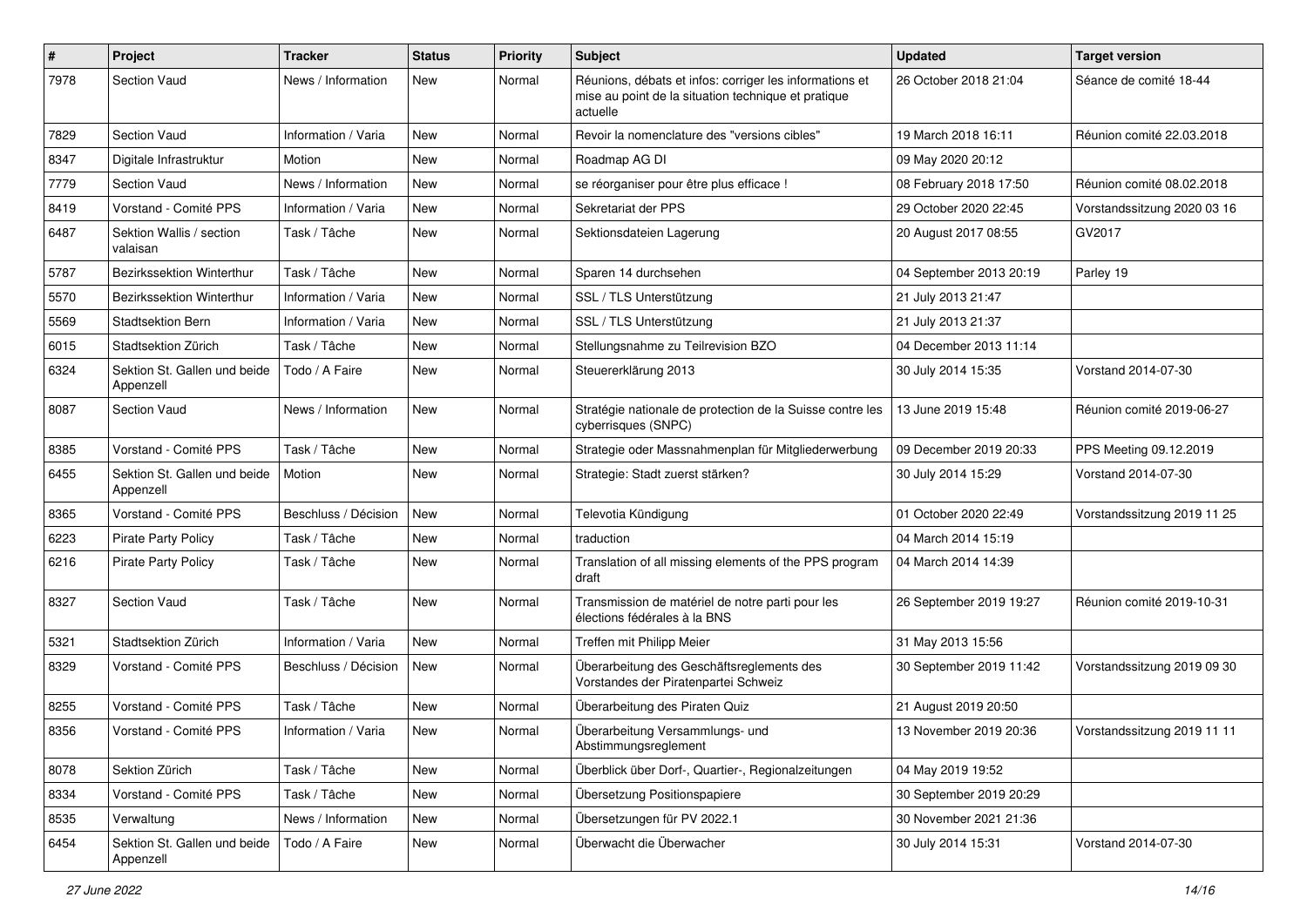| $\sharp$ | Project                                   | <b>Tracker</b>      | <b>Status</b>     | <b>Priority</b> | Subject                                                                                                                                                                                     | <b>Updated</b>          | <b>Target version</b>       |
|----------|-------------------------------------------|---------------------|-------------------|-----------------|---------------------------------------------------------------------------------------------------------------------------------------------------------------------------------------------|-------------------------|-----------------------------|
| 8558     | Vorstand - Comité PPS                     | Information / Varia | <b>New</b>        | Normal          | Unterschriftenbogen für Initiative Service Citoyen                                                                                                                                          | 12 May 2022 12:22       |                             |
| 5715     | Bezirkssektion Winterthur                 | Motion              | <b>New</b>        | Normal          | Unterstützung Verein FamilienStärken                                                                                                                                                        | 19 August 2013 16:38    | Parley 19                   |
| 5347     | Bezirkssektion Winterthur                 | Task / Tâche        | <b>New</b>        | Normal          | Unverschuldet abgewählt                                                                                                                                                                     | 08 June 2013 15:45      | Parley 17 (13.6.2013)       |
| 8260     | Digitale Infrastruktur                    | Bug / Feature       | <b>New</b>        | Normal          | Update PPS Website auf neues Theme                                                                                                                                                          | 01 October 2019 19:17   |                             |
| 8238     | Digitale Infrastruktur                    | Task / Tâche        | <b>New</b>        | Normal          | Verify and document backup solution                                                                                                                                                         | 15 December 2019 12:11  |                             |
| 8519     | AG Vernehmlassungen                       | Task / Tâche        | New               | Normal          | Vernehmlassung 2021/80 Bundesgesetz über die<br>Bearbeitung von Flugpassagierdaten zur Bekämpfung<br>von terroristischen und anderen schweren Straftaten<br>(Flugpassagierdatengesetz, FPG) | 10 February 2022 06:24  |                             |
| 8556     | AG Vernehmlassungen                       | Task / Tâche        | <b>New</b>        | Normal          | Vernehmlassung 2021/80 Bundesgesetz über die<br>Bearbeitung von Flugpassagierdaten zur Bekämpfung<br>von terroristischen und anderen schweren Straftaten<br>(Flugpassagierdatengesetz, FPG) | 04 April 2022 17:30     |                             |
| 8555     | AG Vernehmlassungen                       | Task / Tâche        | <b>New</b>        | Normal          | Vernehmlassung 2022/19 Bundesgesetz über die<br>elektronische Identität und die Vertrauensinfrastruktur<br>(E-ID-Gesetz, BGEID)                                                             | 04 April 2022 17:29     |                             |
| 8542     | AG Vernehmlassungen                       | Task / Tâche        | New               | Normal          | Vernehmlassung 2022/6 Bundesbeschluss zur<br>nationalen Umsetzung des OECD/G-20 Projekts zur<br>Besteuerung der digitalen Wirtschaft (SR 101)                                               | 13 April 2022 06:34     |                             |
| 6378     | <b>Pirate Party Policy</b>                | Task / Tâche        | New               | Normal          | Vernehmlassung: Informationssicherheitsgesetz                                                                                                                                               | 22 April 2014 12:11     |                             |
| 8063     | Sektion Zürich                            | Task / Tâche        | <b>New</b>        | Normal          | Vorbereitungen Aufstellungsversammlung                                                                                                                                                      | 18 April 2019 17:41     | Vorstandsitzung 2019-1      |
| 6778     | Sektion Zürich                            | Task / Tâche        | <b>New</b>        | Normal          | Wahlkampf-Wissen im Wiki festhalten                                                                                                                                                         | 22 April 2015 18:29     | Vorstandssitzung 2015-04-22 |
| 8059     | Sektion Zürich                            | Task / Tâche        | New               | Normal          | Wahlprogramm 2019                                                                                                                                                                           | 14 May 2019 15:33       | Vorstandsitzung 2019-1      |
| 6854     | Sektion Zürich                            | Task / Tâche        | <b>New</b>        | Normal          | Website                                                                                                                                                                                     | 07 April 2019 07:36     | Vorstandsitzung 2019-1      |
| 6120     | Sektion Wallis / section<br>valaisan      | Task / Tâche        | New               | Normal          | Website Optimierung                                                                                                                                                                         | 20 August 2017 08:32    | GV2017                      |
| 5634     | <b>Pirate Party Policy</b>                | Motion              | <b>New</b>        | Normal          | Weiterentwicklung Rechtsstaatpapier                                                                                                                                                         | 31 July 2013 17:10      |                             |
| 8086     | Sektion Zürich                            | Information / Varia | New               | Normal          | Werbemittel Nationalratswahlen                                                                                                                                                              | 16 May 2019 15:12       |                             |
| 5829     | Stadtsektion Zürich                       | Task / Tâche        | <b>New</b>        | Normal          | Who cares?                                                                                                                                                                                  | 17 September 2013 09:50 |                             |
| 6351     | Sektion St. Gallen und beide<br>Appenzell | Todo / A Faire      | New               | Normal          | Widerspruch Cablecom                                                                                                                                                                        | 05 April 2014 18:37     |                             |
| 8471     | <b>Press and Public Relations</b>         | Information / Varia | <b>New</b>        | Normal          | <b>Wiki Updates</b>                                                                                                                                                                         | 28 March 2021 00:34     |                             |
| 5828     | Stadtsektion Zürich                       | Information / Varia | New               | Normal          | Winteraktivitäten                                                                                                                                                                           | 17 September 2013 09:49 |                             |
| 6217     | <b>Pirate Party Policy</b>                | Task / Tâche        | New               | Normal          | XML Formatting for bootstrap integration                                                                                                                                                    | 04 March 2014 14:38     |                             |
| 8396     | Digitale Infrastruktur                    | Bug / Feature       | Needs<br>Feedback | Low             | Alte Redmine Projekte nicht mehr im Archiv aufgelistet                                                                                                                                      | 12 February 2020 02:04  |                             |
| 3251     | Sektion St. Gallen und beide<br>Appenzell | Task / Tâche        | Done              | Low             | Statistik Skript                                                                                                                                                                            | 10 June 2014 20:06      |                             |